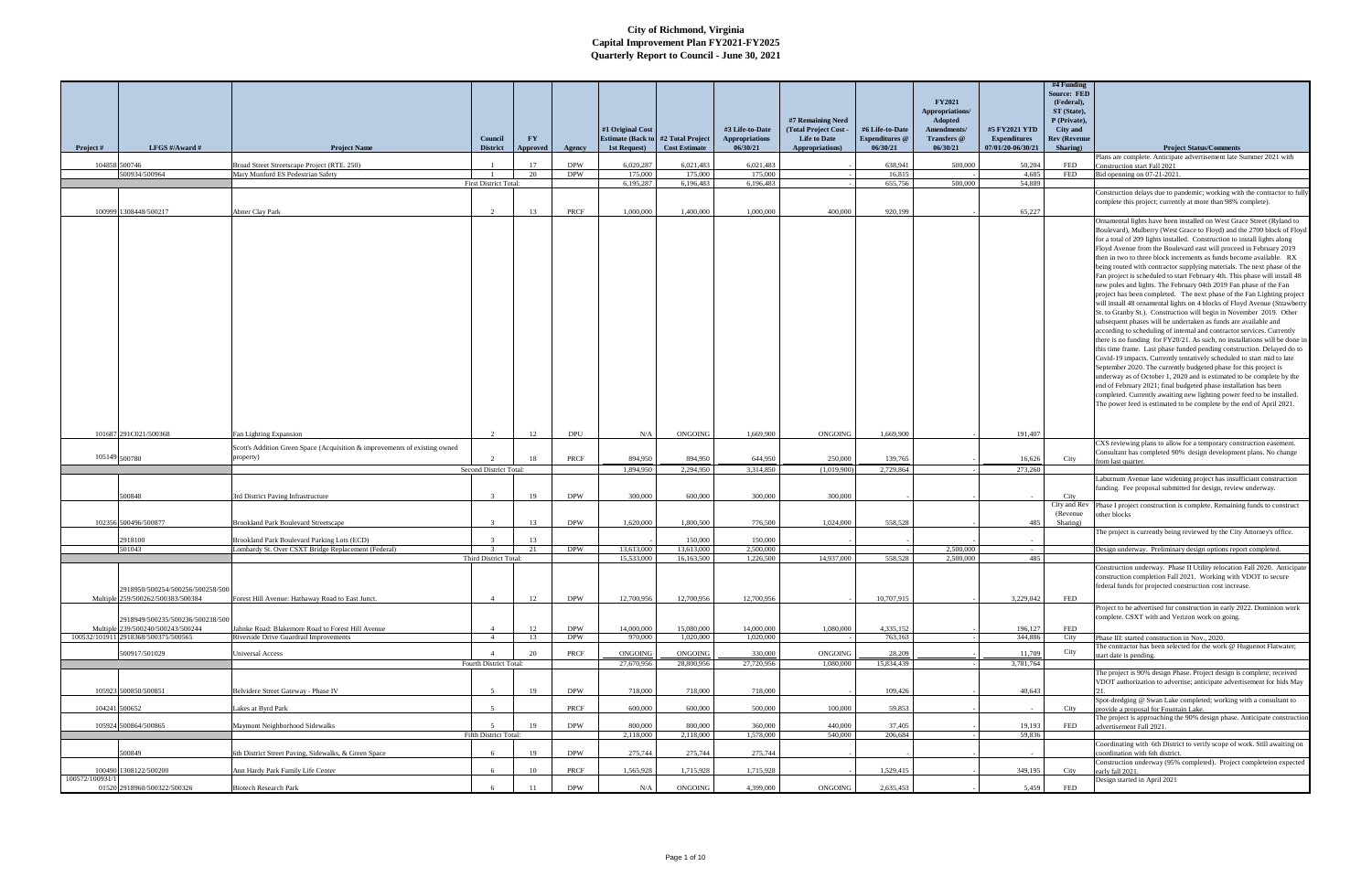|           |                                                                 |                                                                                                           |                            |                       |                                           | #1 Original Cost                                          |                          | #3 Life-to-Date                   | #7 Remaining Need<br><b>Total Project Cost</b> | #6 Life-to-Date                   | <b>FY2021</b><br>Appropriations/<br>Adopted<br>Amendments/ | #5 FY2021 YTD                            | $#4$ Funding<br>Source: FED<br>(Federal),<br>ST (State),<br>P (Private),<br>City and |                                                                                                                                                                                                                                                                                                                                                                                                                                                                                                                                                                                                                                                                                                                                                                                                                                                                                                                                          |
|-----------|-----------------------------------------------------------------|-----------------------------------------------------------------------------------------------------------|----------------------------|-----------------------|-------------------------------------------|-----------------------------------------------------------|--------------------------|-----------------------------------|------------------------------------------------|-----------------------------------|------------------------------------------------------------|------------------------------------------|--------------------------------------------------------------------------------------|------------------------------------------------------------------------------------------------------------------------------------------------------------------------------------------------------------------------------------------------------------------------------------------------------------------------------------------------------------------------------------------------------------------------------------------------------------------------------------------------------------------------------------------------------------------------------------------------------------------------------------------------------------------------------------------------------------------------------------------------------------------------------------------------------------------------------------------------------------------------------------------------------------------------------------------|
| Project # | LFGS #/Award #                                                  | <b>Project Name</b>                                                                                       | Council<br><b>District</b> | <b>FY</b><br>Approved | Agency                                    | <b>Estimate (Back to #2 Total Project</b><br>1st Request) | <b>Cost Estimate</b>     | <b>Appropriations</b><br>06/30/21 | <b>Life to Date</b><br>Appropriations)         | <b>Expenditures</b> @<br>06/30/21 | Transfers @<br>06/30/21                                    | <b>Expenditures</b><br>07/01/20-06/30/21 | <b>Rev (Revenue</b><br>Sharing)                                                      | <b>Project Status/Comments</b>                                                                                                                                                                                                                                                                                                                                                                                                                                                                                                                                                                                                                                                                                                                                                                                                                                                                                                           |
|           | 106381 500926/500927                                            | Capital Trail - Canal Walk Connector                                                                      |                            | 20                    | <b>DPW</b>                                | 1,027,000                                                 | 1.027.000                | 1.027.000                         |                                                | 28.381                            |                                                            | 13.341                                   |                                                                                      | Consultant is working on the conceptual design options; design                                                                                                                                                                                                                                                                                                                                                                                                                                                                                                                                                                                                                                                                                                                                                                                                                                                                           |
|           |                                                                 |                                                                                                           |                            |                       |                                           |                                                           |                          |                                   |                                                |                                   |                                                            |                                          |                                                                                      | consultant proceeding with survey and conceptual design.<br>Consultant working on preliminary construction documents for                                                                                                                                                                                                                                                                                                                                                                                                                                                                                                                                                                                                                                                                                                                                                                                                                 |
|           | 501038                                                          | Community Center Enhancements (FY21)-Hotchkiss                                                            |                            | 21                    | PRCF                                      | 1,000,000                                                 | 1,000,000                | 1,000,000                         |                                                | 19,594                            | 1,000,000                                                  | 19,594                                   |                                                                                      | improvements at Hotchkiss Community Center.<br>Final phase for tunnel repairs. Scope definition pending. VDOT funds                                                                                                                                                                                                                                                                                                                                                                                                                                                                                                                                                                                                                                                                                                                                                                                                                      |
|           | 100531 2918365/500291/500292                                    | E. Broad Gateway Improvements                                                                             |                            | 12                    | <b>DPW</b>                                | N/A                                                       | <b>ONGOING</b>           | 1.994.200                         | ONGOING                                        | 1,412,982                         |                                                            |                                          | FED                                                                                  | unavailble. No activity this quarter.<br>Construction Phase II complete on 7/23/20. Final payments processed.                                                                                                                                                                                                                                                                                                                                                                                                                                                                                                                                                                                                                                                                                                                                                                                                                            |
|           | 102043/104240 2918369/500508/500568/500509                      | Franklin Street Streetscape                                                                               |                            | 13                    | DPW/DED                                   | 3,900,000                                                 | 3,900,000                | 3,400,000                         | 500,000                                        | 1.561.560                         |                                                            |                                          | VDOT-<br>660,674 Revenue Share                                                       | Phase III paving from 14th to 15th Street pending VDOT's approval.<br>Received revised App-A from VDOT for Phase III approval.                                                                                                                                                                                                                                                                                                                                                                                                                                                                                                                                                                                                                                                                                                                                                                                                           |
|           |                                                                 |                                                                                                           |                            |                       |                                           |                                                           |                          |                                   |                                                |                                   |                                                            |                                          |                                                                                      | In 2016, the city of Richmond contracted with the SmithGroup, a DC<br>architiectural firm, to provide complete architectural, engineering,<br>archaeology, and museum exhibition services for the Lumpkin's Jail Site.<br>The firm conducted community engagement sessions and in 2018<br>completed Visitor's Experience Plan and a "blue sky" conceptual design<br>for a museum at the Lumpkin's Jail Site. The SmithGroup is currently<br>performing an extensive site feasibility analysis of the Lumpkin's Jail<br>Site. Once that work is complete the City should have a better<br>understanding of what can actually be built on the site and how much it<br>will cost.                                                                                                                                                                                                                                                           |
|           | 102750 500573<br>500748                                         | Heritage Center/Lumpkin's Jail (Devil's Half Acre)<br>Highland Grove/Dove Street Redevelopment            | -6                         | 15                    | $\ensuremath{\mathsf{DED}}$<br><b>DPW</b> | 24,800,000<br>14,770,000                                  | 24,800,000<br>14,770,000 | 8.050.000<br>6.967.000            | 16,750,000<br>7.803.000                        | 2.749.581                         | 2,500,000                                                  | 220,289                                  | ST, City                                                                             | RHA soliciting RFP for phase I.                                                                                                                                                                                                                                                                                                                                                                                                                                                                                                                                                                                                                                                                                                                                                                                                                                                                                                          |
|           |                                                                 |                                                                                                           |                            |                       |                                           |                                                           |                          |                                   |                                                |                                   |                                                            |                                          |                                                                                      | Final scoping complete. 60% plans complete. Citizens Public                                                                                                                                                                                                                                                                                                                                                                                                                                                                                                                                                                                                                                                                                                                                                                                                                                                                              |
|           | 500931                                                          | Hull Street Streetscape Mayo to 9th                                                                       |                            | 20                    | <b>DPW</b>                                | 4,061,000                                                 | 4.061.000                | 1.113.000                         | 2,948,000                                      | 397.533                           | 911,000                                                    | 289,562                                  |                                                                                      | Involvement planning underway.<br>Project provides public improvements (pedestrian lighting, street lighting<br>street trees, street improvements, sidewalk improvement, public art) along<br>the corridor to support commercial revitalization. Initiated contract with<br>Kimley-Horn to assist in additional street lighting to improve safety.<br>Plans were reviewed and received final approval by UDC and CPC in<br>October 2017. Test light installed in 600 block of Hull St. late September<br>2018, to review character of new light fixture. Photometric work<br>complete. Working w/DPU and supplier to finalize purchase of all<br>fixtures for installation. Installation moved into 2020 to coincide with<br>Hull St. improvements. Lighting order for the first 11 fixtures has been<br>forwarded to DPU so that they can be purchased through DPU's<br>Streetlighting Supply Vendor. Charges should appear in 2nd Qtr. |
|           | 101766 500406                                                   | Hull Street Redevelopment & Conservation                                                                  |                            |                       | <b>PDR</b>                                | 200,000                                                   | 300,000                  | 300,000                           |                                                | 4.988                             |                                                            |                                          | City                                                                                 | The Pump House Asphalt Trail projectcompleted mid-June 2021.                                                                                                                                                                                                                                                                                                                                                                                                                                                                                                                                                                                                                                                                                                                                                                                                                                                                             |
| 100503    | 500297                                                          | James River Park Infrastructure                                                                           |                            |                       | PRCF                                      | N/A                                                       | ONGOING                  | 850,000                           | ONGOING                                        | 482,450                           |                                                            | 131,917                                  | City                                                                                 |                                                                                                                                                                                                                                                                                                                                                                                                                                                                                                                                                                                                                                                                                                                                                                                                                                                                                                                                          |
|           | 500932<br>2108612/500283/500469/500542/500<br>100241 543/500544 | Kanawha Plaza Pedestrian Safety Project<br>Main Street Station Multi Modal Center                         | 6                          | 20                    | <b>DPW</b><br><b>DPW</b>                  | 3,309,000<br>75,079,720                                   | 3,309,000<br>96,000,000  | 963,000<br>86,670,590             | 2,346,000<br>9.329.410                         | 214,319<br>88,665,477             | 810,000                                                    | 209,726<br>1.623.539                     | city                                                                                 | consutlant is working on 60% plans.<br>Ord 2018-172 \$890,776 plus Ord 2018-173 \$5,526,936, The site work<br>improvements for the Main Street Station began November 26, 2018.<br>The Franklin Street Streetscape Funding, FED, ST and city funding fund<br>this project. Franklin Street and west parking lot site work to be<br>FED, ST and completed October. Ongoing Project.                                                                                                                                                                                                                                                                                                                                                                                                                                                                                                                                                       |
|           |                                                                 |                                                                                                           |                            |                       |                                           |                                                           |                          |                                   |                                                |                                   |                                                            |                                          |                                                                                      | Conceptual estimate based on current market conditions has increased.<br>Original funding (#1) is based on Feasibility Study report. The project i                                                                                                                                                                                                                                                                                                                                                                                                                                                                                                                                                                                                                                                                                                                                                                                       |
|           | 100170/103002 2958835/500211/500221                             | Mavo Bridge Rehabilitation                                                                                |                            | 11                    |                                           | 10,051,000                                                | 10,051,000               | 9,500,000                         | 551,000                                        | 1,326,391                         | 3,790,000                                                  | 50,039                                   | FED                                                                                  | still in scope phase. Design underway. Preparing plans for in-depth<br>testing per VDOT request.                                                                                                                                                                                                                                                                                                                                                                                                                                                                                                                                                                                                                                                                                                                                                                                                                                         |
|           | 104857 500745                                                   | Shockoe Valley Street Improvements (Previously called: I-95 and Broad Street<br>Interchange Area Project) |                            | 17                    | <b>DPW</b>                                | 28,043,000                                                | 28,043,000               | 20,369,000                        | 7.674.000                                      | 2,091,972                         | 7,496,000                                                  | 778,219                                  | FED                                                                                  | Project received CPC conceptual approval 06/19. Project is now moving<br>into detailed design stage. Design underway 60% complete. VDOT<br>design issues resolved . Project is at Phase II archaelogical study phase<br>till 10/21                                                                                                                                                                                                                                                                                                                                                                                                                                                                                                                                                                                                                                                                                                       |
|           | 101767 5008313/500407                                           | (Shko Revit) Shockoe Revitalization Strategy Plan Implementation                                          |                            | 13                    | DED                                       | 3,864,000                                                 | 6,600,000                | 3,864,000                         | 2,736,000                                      | 3,561,005                         |                                                            |                                          | <b>Federal Smart</b><br>Scale and City                                               | The final phase began May 2019 and includes the completion of the<br>electrical enclosures, FFE and landscaping fencing installation. This<br>phase will be completed in September 2019. However, the account<br>currently need \$140,000 to make it \$300K for other project initiative.                                                                                                                                                                                                                                                                                                                                                                                                                                                                                                                                                                                                                                                |
|           | 500920/501031                                                   | Tredegar/Brown's Island                                                                                   |                            | 20                    | <b>PDR</b>                                | ONGOING                                                   | ONGOING                  | 400,000                           |                                                |                                   |                                                            |                                          |                                                                                      | Awaiting additional funding from Surplus (sponsored by Mayor) to take<br>project back to original submitted amount (before funds cut during<br>budget process last May.). Once the funds are restored we will begin<br>work with design firm to prepare construction documentation and<br>commence implementation. Additional funding from Commonwealth<br>Transportation Board will ensure that 100% of funding is put in place.<br>20% match for CTB funds will come from CIP budget. Anticipated final<br>announcement from CTB in October.                                                                                                                                                                                                                                                                                                                                                                                           |
|           |                                                                 |                                                                                                           | Sixth District Total:      |                       |                                           | 171,946,392                                               | 195,852,672              | 152,858,462                       | 42,994,210                                     | 106,681,103                       | 16,507,000                                                 | 4.351.555                                |                                                                                      |                                                                                                                                                                                                                                                                                                                                                                                                                                                                                                                                                                                                                                                                                                                                                                                                                                                                                                                                          |
|           | 105795 500852/500853                                            | Broad St Pedestrian Hybrid Beacon & Crosswalk (HAWK)                                                      |                            | 19                    | <b>DPW</b>                                | 125,000                                                   | 125,000                  | 125,000                           |                                                | 21,900                            |                                                            | 661                                      | FED                                                                                  | 7/21/21 No bidders responded to the solicitation. Needs to be<br>readvertised again.                                                                                                                                                                                                                                                                                                                                                                                                                                                                                                                                                                                                                                                                                                                                                                                                                                                     |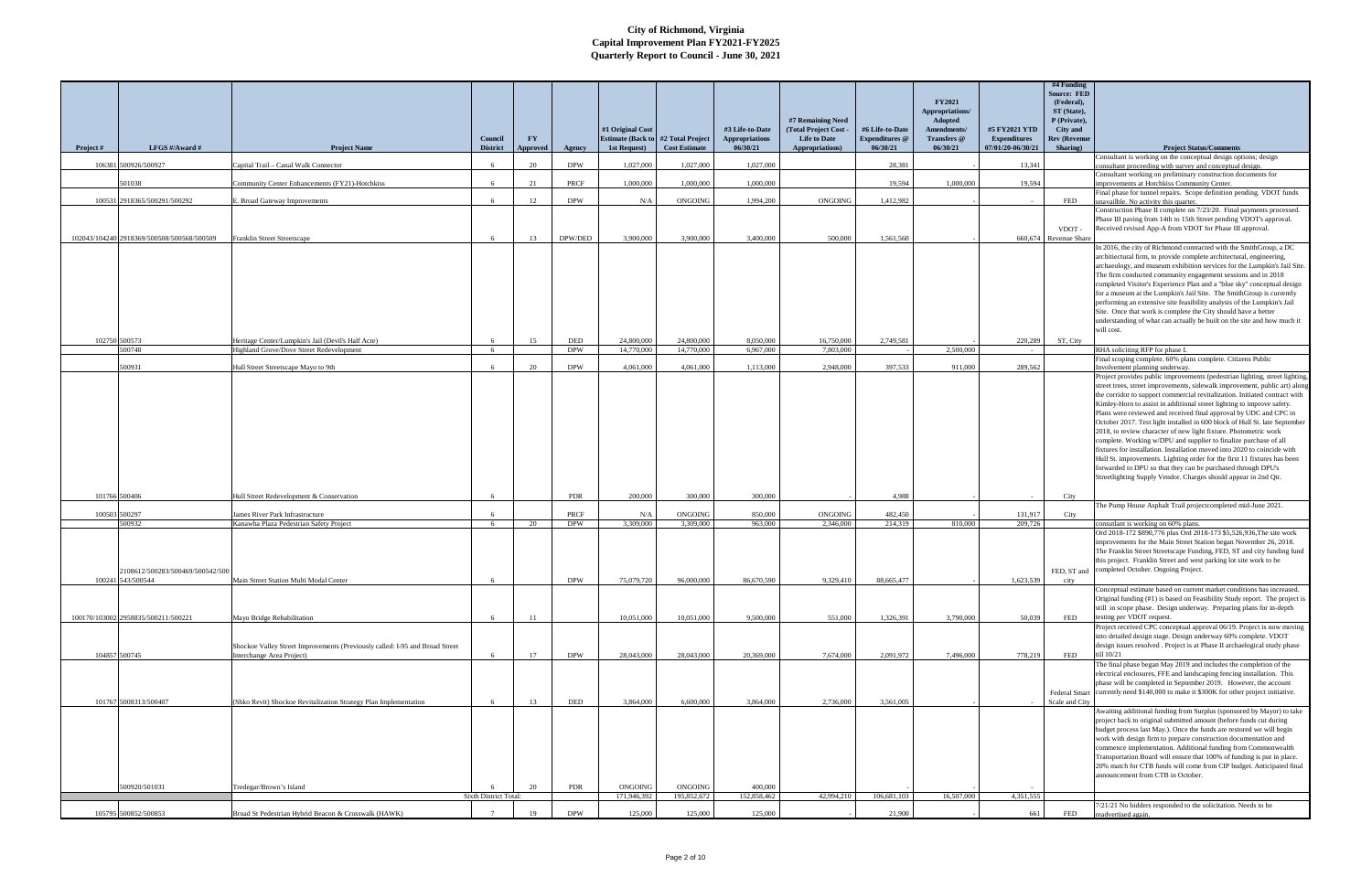| Appropriations/<br>ST (State),<br>#7 Remaining Need<br>Adopted<br>P (Private),<br><b>Total Project Cost</b><br>#1 Original Cost<br>#6 Life-to-Date<br>#5 FY2021 YTD<br>#3 Life-to-Date<br>Amendments/<br>City and<br><b>FY</b><br><b>Estimate (Back to #2 Total Project</b><br><b>Appropriations</b><br><b>Life to Date</b><br><b>Expenditures</b> @<br><b>Expenditures</b><br>Council<br>Transfers @<br><b>Rev (Revenue</b><br>07/01/20-06/30/21<br>LFGS #/Award #<br>1st Request)<br><b>Cost Estimate</b><br>06/30/21<br>Appropriations)<br>06/30/21<br>06/30/21<br>Sharing)<br>Project #<br><b>Project Name</b><br><b>District</b><br><b>Project Status/Comments</b><br><b>Approved</b><br>Agency<br>This project is on holding for requesting additional funds. (NO<br>500915<br>20<br>250,000<br>250,000<br>250,000<br>2,073<br>207<br>Chimborazo Park Sidewalk Installations<br>PRCF<br>City<br>CHANGE)<br>Conceptual Redevelopment plan completed Jan 2019. A structural<br>evaluation of the building remains to be done before determining the<br>feasibility of proceeding with this project at the current location. No<br>additional comments for this quarter.<br>538,287<br>101764 500404<br>Church Hill Teen Development Center<br>PRCF<br>538,287<br>538.287<br>City<br>$\mathcal{L}$<br>Exercise equipment clusters at Lucks and Oakwood are complete and<br>there are planned improvements at the Woodville site. Work underway<br>Playground. Picnic areas to be improved at Gillies Creek Park. This<br>104967 500755<br>17<br>1,918,600<br>1,918,600<br>654,056<br><b>East District Park Transformation</b><br>PRCF<br>1,918,600<br>241,977<br>City<br>601066<br><b>Enslaved African Heritage Campus</b><br>21<br>PRCF<br>ONGOING<br>1,700,000<br><b>ONGOING</b><br>1,700,000<br>City<br>30 % design plans to be submitted 04/30/2020. 30% plans submitted<br>reviewed and approved Project is going to virtual public outreach and<br>90% plans estimated Jan 2021. Final plan design underway.<br>106484 500929/500930<br>20<br><b>DPW</b><br>1,050,000<br>1.050.000<br>1,050,000<br>191,343<br>Gillies Creek Greenway<br>98,278<br>City<br>1308447/500208<br>Historic Fulton Community Memorial Park<br>13<br>PRCF<br>600,000<br>600,000<br>600,000<br>57,245<br>100595<br>Work underway; began early spring 2021.<br>City<br>$7\phantom{.0}$<br>$\sim$<br>105867 500856<br>19<br><b>DPW</b><br>2,000,000<br>2,000,000<br>500.000<br>1,500,000<br>376,492<br>117,573<br>City<br>Jefferson Avenue Improvements<br>hase II.<br>City and Rev<br>Construction started on 4/5/21, 30% complete.<br>(Revenue)<br>17<br>27,322<br>104596 500711/500876<br><b>DPW</b><br>3,585,000<br>4,512,713<br>4,503,713<br>9.000<br>223,238<br>Nine Mile Road Streetscape<br>Sharing)<br>City and Rev I<br>Jtility Field Inspection complete. Right of Way acquisition to begin<br>(Revenue)<br>August 2021. Final Environmental documentation update complete.<br>2,600,000<br>2,600,000<br>2.590.428<br>9.572<br>102188/104763 2948751/500474<br><b>DPW</b><br>290,426<br>Route 5 (Main St.) & Williamsburg Ave. Int. - Urban<br>Sharing)<br>which is part of the Greater Fulton area. This area is part of the City's<br>initiatives as high priority for neighborhood revitalization. Phase I is<br>complete and now Phase II, which is the Bistro (to be located in the<br>approximately \$8 million. The EDA is in discussions to determine the<br>timeline, cost, and financing strategies for the renovated Intermediate<br>Terminal Building.<br>103056 500615<br><b>DED</b><br>31,000,000<br>31,000,000<br>30,286,804<br>713,196<br>22,382,592<br><b>Stone Bistro</b><br>16<br>City<br>Seventh District Total:<br>44.062.832<br>531,768<br>24,199,365<br>1.700.000<br>486,018<br>43,666,887<br>44,594,600<br>Plans for the replacement basketball court currently in permit review.<br>105804 500843<br>19<br>PRCF<br>100,000<br>350,000<br>350,000<br>82,419<br>48,319<br><b>Blackwell Playground Upgrades</b><br>Bid will occur once the plans are approved.<br>Finalizing Plans for construction advertisement. Utility Relocation<br>underway. Construction advertisement requested from VDOT January<br>2020. VDOT finalizing reviews for advertisement. Developing project<br>book for advertisement review by VDOT. Anticipate advertisement<br>revised Appendix A proir to submitting bid package for CN<br>authorization. Received CN authorization, Procurement working<br>advertisement.<br>100691 2948181/500263/264/265<br>Commerce Rd.: Bellemeade to 450 ft. - Urban<br><b>DPW</b><br>18,500,000<br>18,500,000<br>17,710,405<br>789,595<br>1.684.565<br>82,192<br>FED<br>Right of way process underway. VDOT authorized RW acquisition.<br>way phase still underway.<br>4,425,000<br>568,000<br>325,383<br>102186 500473/500491/500948<br><b>DPW</b><br>4,497,000<br>3,929,000<br>568,000<br>18,469<br>FED<br>Deepwater Terminal to Goodes Street<br>11<br>Funds used to supplement the purchase of athletic lighting for the<br>Eighth District Green Space Creation (Acquisitions & improvements)<br>125,717<br>125,717<br>125,717<br>26,913<br>105151 500781<br>18<br>Hickory Hill field<br>4-26-2021: Under Design, Awaiting 60% plans and environmental<br>21<br>Design, 60% completed<br>501042<br>Hull Street AT Belt Blvd - Pedestrian Safety Improvements (FEDERAL)<br><b>DPW</b><br>560,000<br>560,000<br>100,000<br>26,294<br>100,000<br>26,294<br>VDOT administered project. Public hearing held 9/25/18 via VDOT.<br>Pre ad meeting held June 2021. Advertisement rescheduled for March<br>2022. Final design underway.<br>10,227,000<br>102969 2918752/500599<br>Jefferson Davis Hwy (US 1-301): Chesterman Ave.<br><b>DPW</b><br>5,700,000<br>11,000,000<br>773,000<br>316.671<br>3,629<br>FED |  |  |  |  |  | <b>FY2021</b> | $#4$ Funding<br><b>Source: FED</b><br>(Federal), |                                                                            |
|---------------------------------------------------------------------------------------------------------------------------------------------------------------------------------------------------------------------------------------------------------------------------------------------------------------------------------------------------------------------------------------------------------------------------------------------------------------------------------------------------------------------------------------------------------------------------------------------------------------------------------------------------------------------------------------------------------------------------------------------------------------------------------------------------------------------------------------------------------------------------------------------------------------------------------------------------------------------------------------------------------------------------------------------------------------------------------------------------------------------------------------------------------------------------------------------------------------------------------------------------------------------------------------------------------------------------------------------------------------------------------------------------------------------------------------------------------------------------------------------------------------------------------------------------------------------------------------------------------------------------------------------------------------------------------------------------------------------------------------------------------------------------------------------------------------------------------------------------------------------------------------------------------------------------------------------------------------------------------------------------------------------------------------------------------------------------------------------------------------------------------------------------------------------------------------------------------------------------------------------------------------------------------------------------------------------------------------------------------------------------------------------------------------------------------------------------------------------------------------------------------------------------------------------------------------------------------------------------------------------------------------------------------------------------------------------------------------------------------------------------------------------------------------------------------------------------------------------------------------------------------------------------------------------------------------------------------------------------------------------------------------------------------------------------------------------------------------------------------------------------------------------------------------------------------------------------------------------------------------------------------------------------------------------------------------------------------------------------------------------------------------------------------------------------------------------------------------------------------------------------------------------------------------------------------------------------------------------------------------------------------------------------------------------------------------------------------------------------------------------------------------------------------------------------------------------------------------------------------------------------------------------------------------------------------------------------------------------------------------------------------------------------------------------------------------------------------------------------------------------------------------------------------------------------------------------------------------------------------------------------------------------------------------------------------------------------------------------------------------------------------------------------------------------------------------------------------------------------------------------------------------------------------------------------------------------------------------------------------------------------------------------------------------------------------------------------------------------------------------------------------------------------------------------------------------------------------------------------------------------------------------------------------------------------------------------------------------------------------------------------------------------------------------------------------------------------------------------------------------------------------------------------------------------------------------------------------------------------------------------------------------------------------------------------------------------------------------------------------------------------------------------------------------------------------------------------------------------------------------------------------------------------------------------------------------------------------------------------------------------------------------------------------------------------------------------------------------------------------------------------------------------------------------------------------------------------------------------|--|--|--|--|--|---------------|--------------------------------------------------|----------------------------------------------------------------------------|
|                                                                                                                                                                                                                                                                                                                                                                                                                                                                                                                                                                                                                                                                                                                                                                                                                                                                                                                                                                                                                                                                                                                                                                                                                                                                                                                                                                                                                                                                                                                                                                                                                                                                                                                                                                                                                                                                                                                                                                                                                                                                                                                                                                                                                                                                                                                                                                                                                                                                                                                                                                                                                                                                                                                                                                                                                                                                                                                                                                                                                                                                                                                                                                                                                                                                                                                                                                                                                                                                                                                                                                                                                                                                                                                                                                                                                                                                                                                                                                                                                                                                                                                                                                                                                                                                                                                                                                                                                                                                                                                                                                                                                                                                                                                                                                                                                                                                                                                                                                                                                                                                                                                                                                                                                                                                                                                                                                                                                                                                                                                                                                                                                                                                                                                                                                                                                                             |  |  |  |  |  |               |                                                  |                                                                            |
|                                                                                                                                                                                                                                                                                                                                                                                                                                                                                                                                                                                                                                                                                                                                                                                                                                                                                                                                                                                                                                                                                                                                                                                                                                                                                                                                                                                                                                                                                                                                                                                                                                                                                                                                                                                                                                                                                                                                                                                                                                                                                                                                                                                                                                                                                                                                                                                                                                                                                                                                                                                                                                                                                                                                                                                                                                                                                                                                                                                                                                                                                                                                                                                                                                                                                                                                                                                                                                                                                                                                                                                                                                                                                                                                                                                                                                                                                                                                                                                                                                                                                                                                                                                                                                                                                                                                                                                                                                                                                                                                                                                                                                                                                                                                                                                                                                                                                                                                                                                                                                                                                                                                                                                                                                                                                                                                                                                                                                                                                                                                                                                                                                                                                                                                                                                                                                             |  |  |  |  |  |               |                                                  |                                                                            |
|                                                                                                                                                                                                                                                                                                                                                                                                                                                                                                                                                                                                                                                                                                                                                                                                                                                                                                                                                                                                                                                                                                                                                                                                                                                                                                                                                                                                                                                                                                                                                                                                                                                                                                                                                                                                                                                                                                                                                                                                                                                                                                                                                                                                                                                                                                                                                                                                                                                                                                                                                                                                                                                                                                                                                                                                                                                                                                                                                                                                                                                                                                                                                                                                                                                                                                                                                                                                                                                                                                                                                                                                                                                                                                                                                                                                                                                                                                                                                                                                                                                                                                                                                                                                                                                                                                                                                                                                                                                                                                                                                                                                                                                                                                                                                                                                                                                                                                                                                                                                                                                                                                                                                                                                                                                                                                                                                                                                                                                                                                                                                                                                                                                                                                                                                                                                                                             |  |  |  |  |  |               |                                                  |                                                                            |
|                                                                                                                                                                                                                                                                                                                                                                                                                                                                                                                                                                                                                                                                                                                                                                                                                                                                                                                                                                                                                                                                                                                                                                                                                                                                                                                                                                                                                                                                                                                                                                                                                                                                                                                                                                                                                                                                                                                                                                                                                                                                                                                                                                                                                                                                                                                                                                                                                                                                                                                                                                                                                                                                                                                                                                                                                                                                                                                                                                                                                                                                                                                                                                                                                                                                                                                                                                                                                                                                                                                                                                                                                                                                                                                                                                                                                                                                                                                                                                                                                                                                                                                                                                                                                                                                                                                                                                                                                                                                                                                                                                                                                                                                                                                                                                                                                                                                                                                                                                                                                                                                                                                                                                                                                                                                                                                                                                                                                                                                                                                                                                                                                                                                                                                                                                                                                                             |  |  |  |  |  |               |                                                  |                                                                            |
|                                                                                                                                                                                                                                                                                                                                                                                                                                                                                                                                                                                                                                                                                                                                                                                                                                                                                                                                                                                                                                                                                                                                                                                                                                                                                                                                                                                                                                                                                                                                                                                                                                                                                                                                                                                                                                                                                                                                                                                                                                                                                                                                                                                                                                                                                                                                                                                                                                                                                                                                                                                                                                                                                                                                                                                                                                                                                                                                                                                                                                                                                                                                                                                                                                                                                                                                                                                                                                                                                                                                                                                                                                                                                                                                                                                                                                                                                                                                                                                                                                                                                                                                                                                                                                                                                                                                                                                                                                                                                                                                                                                                                                                                                                                                                                                                                                                                                                                                                                                                                                                                                                                                                                                                                                                                                                                                                                                                                                                                                                                                                                                                                                                                                                                                                                                                                                             |  |  |  |  |  |               |                                                  |                                                                            |
|                                                                                                                                                                                                                                                                                                                                                                                                                                                                                                                                                                                                                                                                                                                                                                                                                                                                                                                                                                                                                                                                                                                                                                                                                                                                                                                                                                                                                                                                                                                                                                                                                                                                                                                                                                                                                                                                                                                                                                                                                                                                                                                                                                                                                                                                                                                                                                                                                                                                                                                                                                                                                                                                                                                                                                                                                                                                                                                                                                                                                                                                                                                                                                                                                                                                                                                                                                                                                                                                                                                                                                                                                                                                                                                                                                                                                                                                                                                                                                                                                                                                                                                                                                                                                                                                                                                                                                                                                                                                                                                                                                                                                                                                                                                                                                                                                                                                                                                                                                                                                                                                                                                                                                                                                                                                                                                                                                                                                                                                                                                                                                                                                                                                                                                                                                                                                                             |  |  |  |  |  |               |                                                  |                                                                            |
|                                                                                                                                                                                                                                                                                                                                                                                                                                                                                                                                                                                                                                                                                                                                                                                                                                                                                                                                                                                                                                                                                                                                                                                                                                                                                                                                                                                                                                                                                                                                                                                                                                                                                                                                                                                                                                                                                                                                                                                                                                                                                                                                                                                                                                                                                                                                                                                                                                                                                                                                                                                                                                                                                                                                                                                                                                                                                                                                                                                                                                                                                                                                                                                                                                                                                                                                                                                                                                                                                                                                                                                                                                                                                                                                                                                                                                                                                                                                                                                                                                                                                                                                                                                                                                                                                                                                                                                                                                                                                                                                                                                                                                                                                                                                                                                                                                                                                                                                                                                                                                                                                                                                                                                                                                                                                                                                                                                                                                                                                                                                                                                                                                                                                                                                                                                                                                             |  |  |  |  |  |               |                                                  |                                                                            |
|                                                                                                                                                                                                                                                                                                                                                                                                                                                                                                                                                                                                                                                                                                                                                                                                                                                                                                                                                                                                                                                                                                                                                                                                                                                                                                                                                                                                                                                                                                                                                                                                                                                                                                                                                                                                                                                                                                                                                                                                                                                                                                                                                                                                                                                                                                                                                                                                                                                                                                                                                                                                                                                                                                                                                                                                                                                                                                                                                                                                                                                                                                                                                                                                                                                                                                                                                                                                                                                                                                                                                                                                                                                                                                                                                                                                                                                                                                                                                                                                                                                                                                                                                                                                                                                                                                                                                                                                                                                                                                                                                                                                                                                                                                                                                                                                                                                                                                                                                                                                                                                                                                                                                                                                                                                                                                                                                                                                                                                                                                                                                                                                                                                                                                                                                                                                                                             |  |  |  |  |  |               |                                                  |                                                                            |
|                                                                                                                                                                                                                                                                                                                                                                                                                                                                                                                                                                                                                                                                                                                                                                                                                                                                                                                                                                                                                                                                                                                                                                                                                                                                                                                                                                                                                                                                                                                                                                                                                                                                                                                                                                                                                                                                                                                                                                                                                                                                                                                                                                                                                                                                                                                                                                                                                                                                                                                                                                                                                                                                                                                                                                                                                                                                                                                                                                                                                                                                                                                                                                                                                                                                                                                                                                                                                                                                                                                                                                                                                                                                                                                                                                                                                                                                                                                                                                                                                                                                                                                                                                                                                                                                                                                                                                                                                                                                                                                                                                                                                                                                                                                                                                                                                                                                                                                                                                                                                                                                                                                                                                                                                                                                                                                                                                                                                                                                                                                                                                                                                                                                                                                                                                                                                                             |  |  |  |  |  |               |                                                  | on the basketball courts at Lucks Field and tennis courts at Bill Robinson |
|                                                                                                                                                                                                                                                                                                                                                                                                                                                                                                                                                                                                                                                                                                                                                                                                                                                                                                                                                                                                                                                                                                                                                                                                                                                                                                                                                                                                                                                                                                                                                                                                                                                                                                                                                                                                                                                                                                                                                                                                                                                                                                                                                                                                                                                                                                                                                                                                                                                                                                                                                                                                                                                                                                                                                                                                                                                                                                                                                                                                                                                                                                                                                                                                                                                                                                                                                                                                                                                                                                                                                                                                                                                                                                                                                                                                                                                                                                                                                                                                                                                                                                                                                                                                                                                                                                                                                                                                                                                                                                                                                                                                                                                                                                                                                                                                                                                                                                                                                                                                                                                                                                                                                                                                                                                                                                                                                                                                                                                                                                                                                                                                                                                                                                                                                                                                                                             |  |  |  |  |  |               |                                                  | project has been reviewed and approved by the Urban Design Committee.      |
|                                                                                                                                                                                                                                                                                                                                                                                                                                                                                                                                                                                                                                                                                                                                                                                                                                                                                                                                                                                                                                                                                                                                                                                                                                                                                                                                                                                                                                                                                                                                                                                                                                                                                                                                                                                                                                                                                                                                                                                                                                                                                                                                                                                                                                                                                                                                                                                                                                                                                                                                                                                                                                                                                                                                                                                                                                                                                                                                                                                                                                                                                                                                                                                                                                                                                                                                                                                                                                                                                                                                                                                                                                                                                                                                                                                                                                                                                                                                                                                                                                                                                                                                                                                                                                                                                                                                                                                                                                                                                                                                                                                                                                                                                                                                                                                                                                                                                                                                                                                                                                                                                                                                                                                                                                                                                                                                                                                                                                                                                                                                                                                                                                                                                                                                                                                                                                             |  |  |  |  |  |               |                                                  |                                                                            |
|                                                                                                                                                                                                                                                                                                                                                                                                                                                                                                                                                                                                                                                                                                                                                                                                                                                                                                                                                                                                                                                                                                                                                                                                                                                                                                                                                                                                                                                                                                                                                                                                                                                                                                                                                                                                                                                                                                                                                                                                                                                                                                                                                                                                                                                                                                                                                                                                                                                                                                                                                                                                                                                                                                                                                                                                                                                                                                                                                                                                                                                                                                                                                                                                                                                                                                                                                                                                                                                                                                                                                                                                                                                                                                                                                                                                                                                                                                                                                                                                                                                                                                                                                                                                                                                                                                                                                                                                                                                                                                                                                                                                                                                                                                                                                                                                                                                                                                                                                                                                                                                                                                                                                                                                                                                                                                                                                                                                                                                                                                                                                                                                                                                                                                                                                                                                                                             |  |  |  |  |  |               |                                                  |                                                                            |
|                                                                                                                                                                                                                                                                                                                                                                                                                                                                                                                                                                                                                                                                                                                                                                                                                                                                                                                                                                                                                                                                                                                                                                                                                                                                                                                                                                                                                                                                                                                                                                                                                                                                                                                                                                                                                                                                                                                                                                                                                                                                                                                                                                                                                                                                                                                                                                                                                                                                                                                                                                                                                                                                                                                                                                                                                                                                                                                                                                                                                                                                                                                                                                                                                                                                                                                                                                                                                                                                                                                                                                                                                                                                                                                                                                                                                                                                                                                                                                                                                                                                                                                                                                                                                                                                                                                                                                                                                                                                                                                                                                                                                                                                                                                                                                                                                                                                                                                                                                                                                                                                                                                                                                                                                                                                                                                                                                                                                                                                                                                                                                                                                                                                                                                                                                                                                                             |  |  |  |  |  |               |                                                  |                                                                            |
|                                                                                                                                                                                                                                                                                                                                                                                                                                                                                                                                                                                                                                                                                                                                                                                                                                                                                                                                                                                                                                                                                                                                                                                                                                                                                                                                                                                                                                                                                                                                                                                                                                                                                                                                                                                                                                                                                                                                                                                                                                                                                                                                                                                                                                                                                                                                                                                                                                                                                                                                                                                                                                                                                                                                                                                                                                                                                                                                                                                                                                                                                                                                                                                                                                                                                                                                                                                                                                                                                                                                                                                                                                                                                                                                                                                                                                                                                                                                                                                                                                                                                                                                                                                                                                                                                                                                                                                                                                                                                                                                                                                                                                                                                                                                                                                                                                                                                                                                                                                                                                                                                                                                                                                                                                                                                                                                                                                                                                                                                                                                                                                                                                                                                                                                                                                                                                             |  |  |  |  |  |               |                                                  |                                                                            |
|                                                                                                                                                                                                                                                                                                                                                                                                                                                                                                                                                                                                                                                                                                                                                                                                                                                                                                                                                                                                                                                                                                                                                                                                                                                                                                                                                                                                                                                                                                                                                                                                                                                                                                                                                                                                                                                                                                                                                                                                                                                                                                                                                                                                                                                                                                                                                                                                                                                                                                                                                                                                                                                                                                                                                                                                                                                                                                                                                                                                                                                                                                                                                                                                                                                                                                                                                                                                                                                                                                                                                                                                                                                                                                                                                                                                                                                                                                                                                                                                                                                                                                                                                                                                                                                                                                                                                                                                                                                                                                                                                                                                                                                                                                                                                                                                                                                                                                                                                                                                                                                                                                                                                                                                                                                                                                                                                                                                                                                                                                                                                                                                                                                                                                                                                                                                                                             |  |  |  |  |  |               |                                                  | Phase I constrution complete on 6/30/20. Additional funding needed for     |
|                                                                                                                                                                                                                                                                                                                                                                                                                                                                                                                                                                                                                                                                                                                                                                                                                                                                                                                                                                                                                                                                                                                                                                                                                                                                                                                                                                                                                                                                                                                                                                                                                                                                                                                                                                                                                                                                                                                                                                                                                                                                                                                                                                                                                                                                                                                                                                                                                                                                                                                                                                                                                                                                                                                                                                                                                                                                                                                                                                                                                                                                                                                                                                                                                                                                                                                                                                                                                                                                                                                                                                                                                                                                                                                                                                                                                                                                                                                                                                                                                                                                                                                                                                                                                                                                                                                                                                                                                                                                                                                                                                                                                                                                                                                                                                                                                                                                                                                                                                                                                                                                                                                                                                                                                                                                                                                                                                                                                                                                                                                                                                                                                                                                                                                                                                                                                                             |  |  |  |  |  |               |                                                  |                                                                            |
|                                                                                                                                                                                                                                                                                                                                                                                                                                                                                                                                                                                                                                                                                                                                                                                                                                                                                                                                                                                                                                                                                                                                                                                                                                                                                                                                                                                                                                                                                                                                                                                                                                                                                                                                                                                                                                                                                                                                                                                                                                                                                                                                                                                                                                                                                                                                                                                                                                                                                                                                                                                                                                                                                                                                                                                                                                                                                                                                                                                                                                                                                                                                                                                                                                                                                                                                                                                                                                                                                                                                                                                                                                                                                                                                                                                                                                                                                                                                                                                                                                                                                                                                                                                                                                                                                                                                                                                                                                                                                                                                                                                                                                                                                                                                                                                                                                                                                                                                                                                                                                                                                                                                                                                                                                                                                                                                                                                                                                                                                                                                                                                                                                                                                                                                                                                                                                             |  |  |  |  |  |               |                                                  |                                                                            |
|                                                                                                                                                                                                                                                                                                                                                                                                                                                                                                                                                                                                                                                                                                                                                                                                                                                                                                                                                                                                                                                                                                                                                                                                                                                                                                                                                                                                                                                                                                                                                                                                                                                                                                                                                                                                                                                                                                                                                                                                                                                                                                                                                                                                                                                                                                                                                                                                                                                                                                                                                                                                                                                                                                                                                                                                                                                                                                                                                                                                                                                                                                                                                                                                                                                                                                                                                                                                                                                                                                                                                                                                                                                                                                                                                                                                                                                                                                                                                                                                                                                                                                                                                                                                                                                                                                                                                                                                                                                                                                                                                                                                                                                                                                                                                                                                                                                                                                                                                                                                                                                                                                                                                                                                                                                                                                                                                                                                                                                                                                                                                                                                                                                                                                                                                                                                                                             |  |  |  |  |  |               |                                                  |                                                                            |
|                                                                                                                                                                                                                                                                                                                                                                                                                                                                                                                                                                                                                                                                                                                                                                                                                                                                                                                                                                                                                                                                                                                                                                                                                                                                                                                                                                                                                                                                                                                                                                                                                                                                                                                                                                                                                                                                                                                                                                                                                                                                                                                                                                                                                                                                                                                                                                                                                                                                                                                                                                                                                                                                                                                                                                                                                                                                                                                                                                                                                                                                                                                                                                                                                                                                                                                                                                                                                                                                                                                                                                                                                                                                                                                                                                                                                                                                                                                                                                                                                                                                                                                                                                                                                                                                                                                                                                                                                                                                                                                                                                                                                                                                                                                                                                                                                                                                                                                                                                                                                                                                                                                                                                                                                                                                                                                                                                                                                                                                                                                                                                                                                                                                                                                                                                                                                                             |  |  |  |  |  |               |                                                  |                                                                            |
|                                                                                                                                                                                                                                                                                                                                                                                                                                                                                                                                                                                                                                                                                                                                                                                                                                                                                                                                                                                                                                                                                                                                                                                                                                                                                                                                                                                                                                                                                                                                                                                                                                                                                                                                                                                                                                                                                                                                                                                                                                                                                                                                                                                                                                                                                                                                                                                                                                                                                                                                                                                                                                                                                                                                                                                                                                                                                                                                                                                                                                                                                                                                                                                                                                                                                                                                                                                                                                                                                                                                                                                                                                                                                                                                                                                                                                                                                                                                                                                                                                                                                                                                                                                                                                                                                                                                                                                                                                                                                                                                                                                                                                                                                                                                                                                                                                                                                                                                                                                                                                                                                                                                                                                                                                                                                                                                                                                                                                                                                                                                                                                                                                                                                                                                                                                                                                             |  |  |  |  |  |               |                                                  | The Stone Brewery Facility has been constructed at 3101 E. Main Street,    |
|                                                                                                                                                                                                                                                                                                                                                                                                                                                                                                                                                                                                                                                                                                                                                                                                                                                                                                                                                                                                                                                                                                                                                                                                                                                                                                                                                                                                                                                                                                                                                                                                                                                                                                                                                                                                                                                                                                                                                                                                                                                                                                                                                                                                                                                                                                                                                                                                                                                                                                                                                                                                                                                                                                                                                                                                                                                                                                                                                                                                                                                                                                                                                                                                                                                                                                                                                                                                                                                                                                                                                                                                                                                                                                                                                                                                                                                                                                                                                                                                                                                                                                                                                                                                                                                                                                                                                                                                                                                                                                                                                                                                                                                                                                                                                                                                                                                                                                                                                                                                                                                                                                                                                                                                                                                                                                                                                                                                                                                                                                                                                                                                                                                                                                                                                                                                                                             |  |  |  |  |  |               |                                                  |                                                                            |
|                                                                                                                                                                                                                                                                                                                                                                                                                                                                                                                                                                                                                                                                                                                                                                                                                                                                                                                                                                                                                                                                                                                                                                                                                                                                                                                                                                                                                                                                                                                                                                                                                                                                                                                                                                                                                                                                                                                                                                                                                                                                                                                                                                                                                                                                                                                                                                                                                                                                                                                                                                                                                                                                                                                                                                                                                                                                                                                                                                                                                                                                                                                                                                                                                                                                                                                                                                                                                                                                                                                                                                                                                                                                                                                                                                                                                                                                                                                                                                                                                                                                                                                                                                                                                                                                                                                                                                                                                                                                                                                                                                                                                                                                                                                                                                                                                                                                                                                                                                                                                                                                                                                                                                                                                                                                                                                                                                                                                                                                                                                                                                                                                                                                                                                                                                                                                                             |  |  |  |  |  |               |                                                  |                                                                            |
|                                                                                                                                                                                                                                                                                                                                                                                                                                                                                                                                                                                                                                                                                                                                                                                                                                                                                                                                                                                                                                                                                                                                                                                                                                                                                                                                                                                                                                                                                                                                                                                                                                                                                                                                                                                                                                                                                                                                                                                                                                                                                                                                                                                                                                                                                                                                                                                                                                                                                                                                                                                                                                                                                                                                                                                                                                                                                                                                                                                                                                                                                                                                                                                                                                                                                                                                                                                                                                                                                                                                                                                                                                                                                                                                                                                                                                                                                                                                                                                                                                                                                                                                                                                                                                                                                                                                                                                                                                                                                                                                                                                                                                                                                                                                                                                                                                                                                                                                                                                                                                                                                                                                                                                                                                                                                                                                                                                                                                                                                                                                                                                                                                                                                                                                                                                                                                             |  |  |  |  |  |               |                                                  | adaptively reused Intermediate Terminal Building) is anticipated to cost   |
|                                                                                                                                                                                                                                                                                                                                                                                                                                                                                                                                                                                                                                                                                                                                                                                                                                                                                                                                                                                                                                                                                                                                                                                                                                                                                                                                                                                                                                                                                                                                                                                                                                                                                                                                                                                                                                                                                                                                                                                                                                                                                                                                                                                                                                                                                                                                                                                                                                                                                                                                                                                                                                                                                                                                                                                                                                                                                                                                                                                                                                                                                                                                                                                                                                                                                                                                                                                                                                                                                                                                                                                                                                                                                                                                                                                                                                                                                                                                                                                                                                                                                                                                                                                                                                                                                                                                                                                                                                                                                                                                                                                                                                                                                                                                                                                                                                                                                                                                                                                                                                                                                                                                                                                                                                                                                                                                                                                                                                                                                                                                                                                                                                                                                                                                                                                                                                             |  |  |  |  |  |               |                                                  |                                                                            |
|                                                                                                                                                                                                                                                                                                                                                                                                                                                                                                                                                                                                                                                                                                                                                                                                                                                                                                                                                                                                                                                                                                                                                                                                                                                                                                                                                                                                                                                                                                                                                                                                                                                                                                                                                                                                                                                                                                                                                                                                                                                                                                                                                                                                                                                                                                                                                                                                                                                                                                                                                                                                                                                                                                                                                                                                                                                                                                                                                                                                                                                                                                                                                                                                                                                                                                                                                                                                                                                                                                                                                                                                                                                                                                                                                                                                                                                                                                                                                                                                                                                                                                                                                                                                                                                                                                                                                                                                                                                                                                                                                                                                                                                                                                                                                                                                                                                                                                                                                                                                                                                                                                                                                                                                                                                                                                                                                                                                                                                                                                                                                                                                                                                                                                                                                                                                                                             |  |  |  |  |  |               |                                                  |                                                                            |
|                                                                                                                                                                                                                                                                                                                                                                                                                                                                                                                                                                                                                                                                                                                                                                                                                                                                                                                                                                                                                                                                                                                                                                                                                                                                                                                                                                                                                                                                                                                                                                                                                                                                                                                                                                                                                                                                                                                                                                                                                                                                                                                                                                                                                                                                                                                                                                                                                                                                                                                                                                                                                                                                                                                                                                                                                                                                                                                                                                                                                                                                                                                                                                                                                                                                                                                                                                                                                                                                                                                                                                                                                                                                                                                                                                                                                                                                                                                                                                                                                                                                                                                                                                                                                                                                                                                                                                                                                                                                                                                                                                                                                                                                                                                                                                                                                                                                                                                                                                                                                                                                                                                                                                                                                                                                                                                                                                                                                                                                                                                                                                                                                                                                                                                                                                                                                                             |  |  |  |  |  |               |                                                  |                                                                            |
|                                                                                                                                                                                                                                                                                                                                                                                                                                                                                                                                                                                                                                                                                                                                                                                                                                                                                                                                                                                                                                                                                                                                                                                                                                                                                                                                                                                                                                                                                                                                                                                                                                                                                                                                                                                                                                                                                                                                                                                                                                                                                                                                                                                                                                                                                                                                                                                                                                                                                                                                                                                                                                                                                                                                                                                                                                                                                                                                                                                                                                                                                                                                                                                                                                                                                                                                                                                                                                                                                                                                                                                                                                                                                                                                                                                                                                                                                                                                                                                                                                                                                                                                                                                                                                                                                                                                                                                                                                                                                                                                                                                                                                                                                                                                                                                                                                                                                                                                                                                                                                                                                                                                                                                                                                                                                                                                                                                                                                                                                                                                                                                                                                                                                                                                                                                                                                             |  |  |  |  |  |               |                                                  |                                                                            |
|                                                                                                                                                                                                                                                                                                                                                                                                                                                                                                                                                                                                                                                                                                                                                                                                                                                                                                                                                                                                                                                                                                                                                                                                                                                                                                                                                                                                                                                                                                                                                                                                                                                                                                                                                                                                                                                                                                                                                                                                                                                                                                                                                                                                                                                                                                                                                                                                                                                                                                                                                                                                                                                                                                                                                                                                                                                                                                                                                                                                                                                                                                                                                                                                                                                                                                                                                                                                                                                                                                                                                                                                                                                                                                                                                                                                                                                                                                                                                                                                                                                                                                                                                                                                                                                                                                                                                                                                                                                                                                                                                                                                                                                                                                                                                                                                                                                                                                                                                                                                                                                                                                                                                                                                                                                                                                                                                                                                                                                                                                                                                                                                                                                                                                                                                                                                                                             |  |  |  |  |  |               |                                                  |                                                                            |
|                                                                                                                                                                                                                                                                                                                                                                                                                                                                                                                                                                                                                                                                                                                                                                                                                                                                                                                                                                                                                                                                                                                                                                                                                                                                                                                                                                                                                                                                                                                                                                                                                                                                                                                                                                                                                                                                                                                                                                                                                                                                                                                                                                                                                                                                                                                                                                                                                                                                                                                                                                                                                                                                                                                                                                                                                                                                                                                                                                                                                                                                                                                                                                                                                                                                                                                                                                                                                                                                                                                                                                                                                                                                                                                                                                                                                                                                                                                                                                                                                                                                                                                                                                                                                                                                                                                                                                                                                                                                                                                                                                                                                                                                                                                                                                                                                                                                                                                                                                                                                                                                                                                                                                                                                                                                                                                                                                                                                                                                                                                                                                                                                                                                                                                                                                                                                                             |  |  |  |  |  |               |                                                  |                                                                            |
|                                                                                                                                                                                                                                                                                                                                                                                                                                                                                                                                                                                                                                                                                                                                                                                                                                                                                                                                                                                                                                                                                                                                                                                                                                                                                                                                                                                                                                                                                                                                                                                                                                                                                                                                                                                                                                                                                                                                                                                                                                                                                                                                                                                                                                                                                                                                                                                                                                                                                                                                                                                                                                                                                                                                                                                                                                                                                                                                                                                                                                                                                                                                                                                                                                                                                                                                                                                                                                                                                                                                                                                                                                                                                                                                                                                                                                                                                                                                                                                                                                                                                                                                                                                                                                                                                                                                                                                                                                                                                                                                                                                                                                                                                                                                                                                                                                                                                                                                                                                                                                                                                                                                                                                                                                                                                                                                                                                                                                                                                                                                                                                                                                                                                                                                                                                                                                             |  |  |  |  |  |               |                                                  |                                                                            |
|                                                                                                                                                                                                                                                                                                                                                                                                                                                                                                                                                                                                                                                                                                                                                                                                                                                                                                                                                                                                                                                                                                                                                                                                                                                                                                                                                                                                                                                                                                                                                                                                                                                                                                                                                                                                                                                                                                                                                                                                                                                                                                                                                                                                                                                                                                                                                                                                                                                                                                                                                                                                                                                                                                                                                                                                                                                                                                                                                                                                                                                                                                                                                                                                                                                                                                                                                                                                                                                                                                                                                                                                                                                                                                                                                                                                                                                                                                                                                                                                                                                                                                                                                                                                                                                                                                                                                                                                                                                                                                                                                                                                                                                                                                                                                                                                                                                                                                                                                                                                                                                                                                                                                                                                                                                                                                                                                                                                                                                                                                                                                                                                                                                                                                                                                                                                                                             |  |  |  |  |  |               |                                                  | Spring 2021 pending UPC consolidation by VDOT. VDOT to provide             |
|                                                                                                                                                                                                                                                                                                                                                                                                                                                                                                                                                                                                                                                                                                                                                                                                                                                                                                                                                                                                                                                                                                                                                                                                                                                                                                                                                                                                                                                                                                                                                                                                                                                                                                                                                                                                                                                                                                                                                                                                                                                                                                                                                                                                                                                                                                                                                                                                                                                                                                                                                                                                                                                                                                                                                                                                                                                                                                                                                                                                                                                                                                                                                                                                                                                                                                                                                                                                                                                                                                                                                                                                                                                                                                                                                                                                                                                                                                                                                                                                                                                                                                                                                                                                                                                                                                                                                                                                                                                                                                                                                                                                                                                                                                                                                                                                                                                                                                                                                                                                                                                                                                                                                                                                                                                                                                                                                                                                                                                                                                                                                                                                                                                                                                                                                                                                                                             |  |  |  |  |  |               |                                                  |                                                                            |
|                                                                                                                                                                                                                                                                                                                                                                                                                                                                                                                                                                                                                                                                                                                                                                                                                                                                                                                                                                                                                                                                                                                                                                                                                                                                                                                                                                                                                                                                                                                                                                                                                                                                                                                                                                                                                                                                                                                                                                                                                                                                                                                                                                                                                                                                                                                                                                                                                                                                                                                                                                                                                                                                                                                                                                                                                                                                                                                                                                                                                                                                                                                                                                                                                                                                                                                                                                                                                                                                                                                                                                                                                                                                                                                                                                                                                                                                                                                                                                                                                                                                                                                                                                                                                                                                                                                                                                                                                                                                                                                                                                                                                                                                                                                                                                                                                                                                                                                                                                                                                                                                                                                                                                                                                                                                                                                                                                                                                                                                                                                                                                                                                                                                                                                                                                                                                                             |  |  |  |  |  |               |                                                  |                                                                            |
|                                                                                                                                                                                                                                                                                                                                                                                                                                                                                                                                                                                                                                                                                                                                                                                                                                                                                                                                                                                                                                                                                                                                                                                                                                                                                                                                                                                                                                                                                                                                                                                                                                                                                                                                                                                                                                                                                                                                                                                                                                                                                                                                                                                                                                                                                                                                                                                                                                                                                                                                                                                                                                                                                                                                                                                                                                                                                                                                                                                                                                                                                                                                                                                                                                                                                                                                                                                                                                                                                                                                                                                                                                                                                                                                                                                                                                                                                                                                                                                                                                                                                                                                                                                                                                                                                                                                                                                                                                                                                                                                                                                                                                                                                                                                                                                                                                                                                                                                                                                                                                                                                                                                                                                                                                                                                                                                                                                                                                                                                                                                                                                                                                                                                                                                                                                                                                             |  |  |  |  |  |               |                                                  |                                                                            |
|                                                                                                                                                                                                                                                                                                                                                                                                                                                                                                                                                                                                                                                                                                                                                                                                                                                                                                                                                                                                                                                                                                                                                                                                                                                                                                                                                                                                                                                                                                                                                                                                                                                                                                                                                                                                                                                                                                                                                                                                                                                                                                                                                                                                                                                                                                                                                                                                                                                                                                                                                                                                                                                                                                                                                                                                                                                                                                                                                                                                                                                                                                                                                                                                                                                                                                                                                                                                                                                                                                                                                                                                                                                                                                                                                                                                                                                                                                                                                                                                                                                                                                                                                                                                                                                                                                                                                                                                                                                                                                                                                                                                                                                                                                                                                                                                                                                                                                                                                                                                                                                                                                                                                                                                                                                                                                                                                                                                                                                                                                                                                                                                                                                                                                                                                                                                                                             |  |  |  |  |  |               |                                                  | Resolving RW issues with CPC and othe parcels on the project. Right of     |
|                                                                                                                                                                                                                                                                                                                                                                                                                                                                                                                                                                                                                                                                                                                                                                                                                                                                                                                                                                                                                                                                                                                                                                                                                                                                                                                                                                                                                                                                                                                                                                                                                                                                                                                                                                                                                                                                                                                                                                                                                                                                                                                                                                                                                                                                                                                                                                                                                                                                                                                                                                                                                                                                                                                                                                                                                                                                                                                                                                                                                                                                                                                                                                                                                                                                                                                                                                                                                                                                                                                                                                                                                                                                                                                                                                                                                                                                                                                                                                                                                                                                                                                                                                                                                                                                                                                                                                                                                                                                                                                                                                                                                                                                                                                                                                                                                                                                                                                                                                                                                                                                                                                                                                                                                                                                                                                                                                                                                                                                                                                                                                                                                                                                                                                                                                                                                                             |  |  |  |  |  |               |                                                  |                                                                            |
|                                                                                                                                                                                                                                                                                                                                                                                                                                                                                                                                                                                                                                                                                                                                                                                                                                                                                                                                                                                                                                                                                                                                                                                                                                                                                                                                                                                                                                                                                                                                                                                                                                                                                                                                                                                                                                                                                                                                                                                                                                                                                                                                                                                                                                                                                                                                                                                                                                                                                                                                                                                                                                                                                                                                                                                                                                                                                                                                                                                                                                                                                                                                                                                                                                                                                                                                                                                                                                                                                                                                                                                                                                                                                                                                                                                                                                                                                                                                                                                                                                                                                                                                                                                                                                                                                                                                                                                                                                                                                                                                                                                                                                                                                                                                                                                                                                                                                                                                                                                                                                                                                                                                                                                                                                                                                                                                                                                                                                                                                                                                                                                                                                                                                                                                                                                                                                             |  |  |  |  |  |               |                                                  |                                                                            |
|                                                                                                                                                                                                                                                                                                                                                                                                                                                                                                                                                                                                                                                                                                                                                                                                                                                                                                                                                                                                                                                                                                                                                                                                                                                                                                                                                                                                                                                                                                                                                                                                                                                                                                                                                                                                                                                                                                                                                                                                                                                                                                                                                                                                                                                                                                                                                                                                                                                                                                                                                                                                                                                                                                                                                                                                                                                                                                                                                                                                                                                                                                                                                                                                                                                                                                                                                                                                                                                                                                                                                                                                                                                                                                                                                                                                                                                                                                                                                                                                                                                                                                                                                                                                                                                                                                                                                                                                                                                                                                                                                                                                                                                                                                                                                                                                                                                                                                                                                                                                                                                                                                                                                                                                                                                                                                                                                                                                                                                                                                                                                                                                                                                                                                                                                                                                                                             |  |  |  |  |  |               |                                                  | submittals. 2-9-2021: Under Design, 30% completed. 7-23-2021: Under        |
|                                                                                                                                                                                                                                                                                                                                                                                                                                                                                                                                                                                                                                                                                                                                                                                                                                                                                                                                                                                                                                                                                                                                                                                                                                                                                                                                                                                                                                                                                                                                                                                                                                                                                                                                                                                                                                                                                                                                                                                                                                                                                                                                                                                                                                                                                                                                                                                                                                                                                                                                                                                                                                                                                                                                                                                                                                                                                                                                                                                                                                                                                                                                                                                                                                                                                                                                                                                                                                                                                                                                                                                                                                                                                                                                                                                                                                                                                                                                                                                                                                                                                                                                                                                                                                                                                                                                                                                                                                                                                                                                                                                                                                                                                                                                                                                                                                                                                                                                                                                                                                                                                                                                                                                                                                                                                                                                                                                                                                                                                                                                                                                                                                                                                                                                                                                                                                             |  |  |  |  |  |               |                                                  |                                                                            |
|                                                                                                                                                                                                                                                                                                                                                                                                                                                                                                                                                                                                                                                                                                                                                                                                                                                                                                                                                                                                                                                                                                                                                                                                                                                                                                                                                                                                                                                                                                                                                                                                                                                                                                                                                                                                                                                                                                                                                                                                                                                                                                                                                                                                                                                                                                                                                                                                                                                                                                                                                                                                                                                                                                                                                                                                                                                                                                                                                                                                                                                                                                                                                                                                                                                                                                                                                                                                                                                                                                                                                                                                                                                                                                                                                                                                                                                                                                                                                                                                                                                                                                                                                                                                                                                                                                                                                                                                                                                                                                                                                                                                                                                                                                                                                                                                                                                                                                                                                                                                                                                                                                                                                                                                                                                                                                                                                                                                                                                                                                                                                                                                                                                                                                                                                                                                                                             |  |  |  |  |  |               |                                                  | The City's share is 2% of total cost. Right of way acquisition underway.   |
|                                                                                                                                                                                                                                                                                                                                                                                                                                                                                                                                                                                                                                                                                                                                                                                                                                                                                                                                                                                                                                                                                                                                                                                                                                                                                                                                                                                                                                                                                                                                                                                                                                                                                                                                                                                                                                                                                                                                                                                                                                                                                                                                                                                                                                                                                                                                                                                                                                                                                                                                                                                                                                                                                                                                                                                                                                                                                                                                                                                                                                                                                                                                                                                                                                                                                                                                                                                                                                                                                                                                                                                                                                                                                                                                                                                                                                                                                                                                                                                                                                                                                                                                                                                                                                                                                                                                                                                                                                                                                                                                                                                                                                                                                                                                                                                                                                                                                                                                                                                                                                                                                                                                                                                                                                                                                                                                                                                                                                                                                                                                                                                                                                                                                                                                                                                                                                             |  |  |  |  |  |               |                                                  |                                                                            |
| Finalizing Plans for construction advertisement. Remaining funds in                                                                                                                                                                                                                                                                                                                                                                                                                                                                                                                                                                                                                                                                                                                                                                                                                                                                                                                                                                                                                                                                                                                                                                                                                                                                                                                                                                                                                                                                                                                                                                                                                                                                                                                                                                                                                                                                                                                                                                                                                                                                                                                                                                                                                                                                                                                                                                                                                                                                                                                                                                                                                                                                                                                                                                                                                                                                                                                                                                                                                                                                                                                                                                                                                                                                                                                                                                                                                                                                                                                                                                                                                                                                                                                                                                                                                                                                                                                                                                                                                                                                                                                                                                                                                                                                                                                                                                                                                                                                                                                                                                                                                                                                                                                                                                                                                                                                                                                                                                                                                                                                                                                                                                                                                                                                                                                                                                                                                                                                                                                                                                                                                                                                                                                                                                         |  |  |  |  |  |               |                                                  |                                                                            |
| Awards 500315, 500318. Coordinating with Dominion for OH elec                                                                                                                                                                                                                                                                                                                                                                                                                                                                                                                                                                                                                                                                                                                                                                                                                                                                                                                                                                                                                                                                                                                                                                                                                                                                                                                                                                                                                                                                                                                                                                                                                                                                                                                                                                                                                                                                                                                                                                                                                                                                                                                                                                                                                                                                                                                                                                                                                                                                                                                                                                                                                                                                                                                                                                                                                                                                                                                                                                                                                                                                                                                                                                                                                                                                                                                                                                                                                                                                                                                                                                                                                                                                                                                                                                                                                                                                                                                                                                                                                                                                                                                                                                                                                                                                                                                                                                                                                                                                                                                                                                                                                                                                                                                                                                                                                                                                                                                                                                                                                                                                                                                                                                                                                                                                                                                                                                                                                                                                                                                                                                                                                                                                                                                                                                               |  |  |  |  |  |               |                                                  |                                                                            |
| relocation. Environmental permitting delayed for OH relocation.                                                                                                                                                                                                                                                                                                                                                                                                                                                                                                                                                                                                                                                                                                                                                                                                                                                                                                                                                                                                                                                                                                                                                                                                                                                                                                                                                                                                                                                                                                                                                                                                                                                                                                                                                                                                                                                                                                                                                                                                                                                                                                                                                                                                                                                                                                                                                                                                                                                                                                                                                                                                                                                                                                                                                                                                                                                                                                                                                                                                                                                                                                                                                                                                                                                                                                                                                                                                                                                                                                                                                                                                                                                                                                                                                                                                                                                                                                                                                                                                                                                                                                                                                                                                                                                                                                                                                                                                                                                                                                                                                                                                                                                                                                                                                                                                                                                                                                                                                                                                                                                                                                                                                                                                                                                                                                                                                                                                                                                                                                                                                                                                                                                                                                                                                                             |  |  |  |  |  |               |                                                  | Dominon relocating OHE for bridge construction. Dominion relocations       |
| complete, Comcast relocations underway.                                                                                                                                                                                                                                                                                                                                                                                                                                                                                                                                                                                                                                                                                                                                                                                                                                                                                                                                                                                                                                                                                                                                                                                                                                                                                                                                                                                                                                                                                                                                                                                                                                                                                                                                                                                                                                                                                                                                                                                                                                                                                                                                                                                                                                                                                                                                                                                                                                                                                                                                                                                                                                                                                                                                                                                                                                                                                                                                                                                                                                                                                                                                                                                                                                                                                                                                                                                                                                                                                                                                                                                                                                                                                                                                                                                                                                                                                                                                                                                                                                                                                                                                                                                                                                                                                                                                                                                                                                                                                                                                                                                                                                                                                                                                                                                                                                                                                                                                                                                                                                                                                                                                                                                                                                                                                                                                                                                                                                                                                                                                                                                                                                                                                                                                                                                                     |  |  |  |  |  |               |                                                  |                                                                            |
| 20<br>500949<br>vnhaven Ave Bridge<br><b>DPW</b><br>1.100,000<br>1.100.000<br>269,185<br>FED<br>500937/500965<br>Oak Grove ES Pedestrian Safety<br>284,000<br>284,000<br>284,000<br>29,030<br>10,599<br>3 bids recieved for this projects.<br>20<br><b>DPW</b><br>FED<br>8                                                                                                                                                                                                                                                                                                                                                                                                                                                                                                                                                                                                                                                                                                                                                                                                                                                                                                                                                                                                                                                                                                                                                                                                                                                                                                                                                                                                                                                                                                                                                                                                                                                                                                                                                                                                                                                                                                                                                                                                                                                                                                                                                                                                                                                                                                                                                                                                                                                                                                                                                                                                                                                                                                                                                                                                                                                                                                                                                                                                                                                                                                                                                                                                                                                                                                                                                                                                                                                                                                                                                                                                                                                                                                                                                                                                                                                                                                                                                                                                                                                                                                                                                                                                                                                                                                                                                                                                                                                                                                                                                                                                                                                                                                                                                                                                                                                                                                                                                                                                                                                                                                                                                                                                                                                                                                                                                                                                                                                                                                                                                                  |  |  |  |  |  |               |                                                  |                                                                            |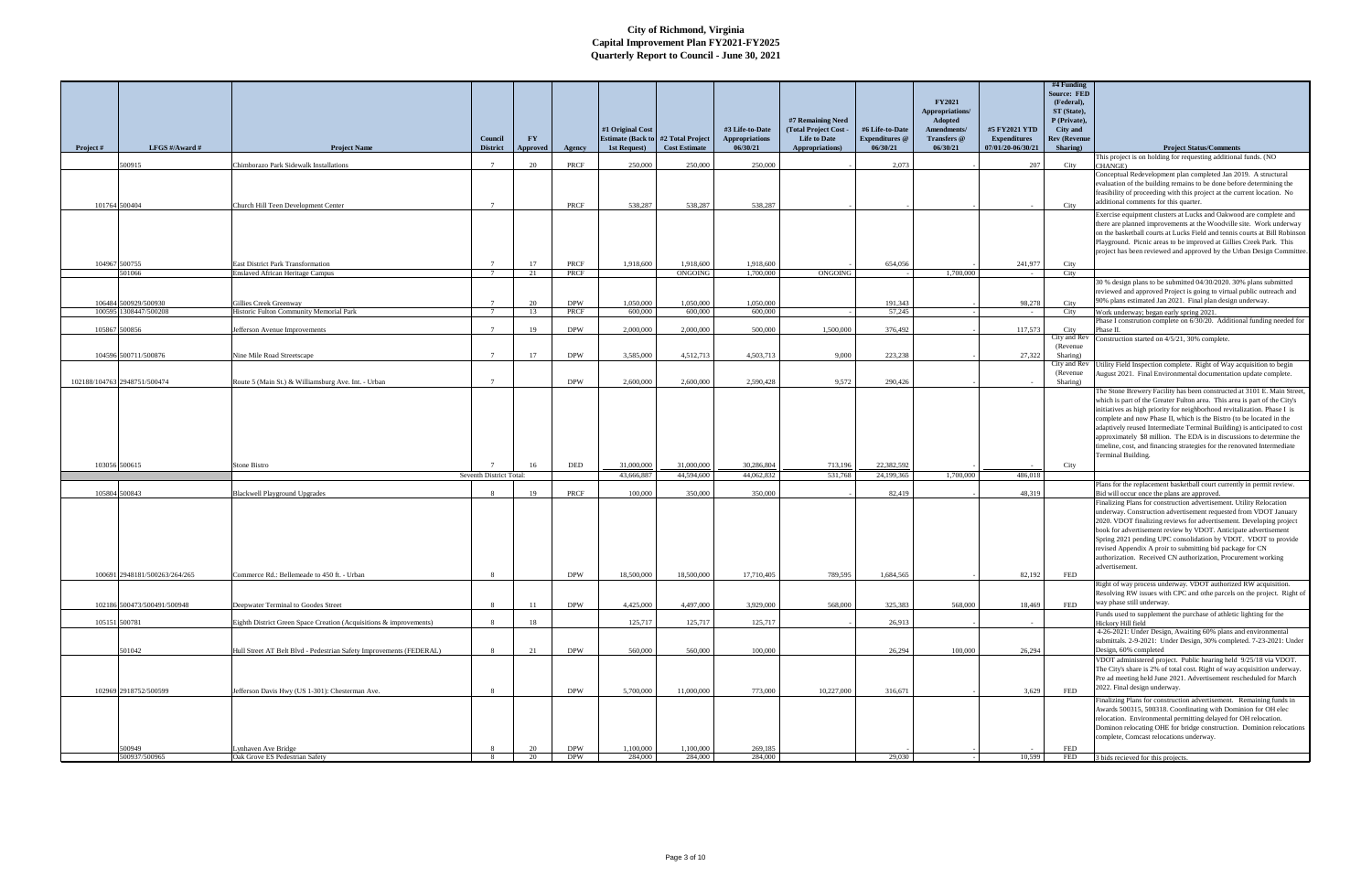|                      |                                                                  |                                                                    | Council                | <b>FY</b> |            | #1 Original Cost<br><b>Estimate (Back to #2 Total Project</b> |                      | #3 Life-to-Date<br><b>Appropriations</b> | #7 Remaining Need<br><b>Total Project Cost</b><br><b>Life to Date</b> | #6 Life-to-Date<br><b>Expenditures</b> @ | <b>FY2021</b><br>Appropriations/<br><b>Adopted</b><br>Amendments/<br><b>Transfers</b> @ | #5 FY2021 YTD<br><b>Expenditures</b> | #4 Funding<br><b>Source: FED</b><br>(Federal),<br>ST (State),<br>P (Private),<br>City and<br><b>Rev (Revenue</b> |                                                                                                                                                                                                                                                                                                                                                                         |
|----------------------|------------------------------------------------------------------|--------------------------------------------------------------------|------------------------|-----------|------------|---------------------------------------------------------------|----------------------|------------------------------------------|-----------------------------------------------------------------------|------------------------------------------|-----------------------------------------------------------------------------------------|--------------------------------------|------------------------------------------------------------------------------------------------------------------|-------------------------------------------------------------------------------------------------------------------------------------------------------------------------------------------------------------------------------------------------------------------------------------------------------------------------------------------------------------------------|
| Project #            | LFGS #/Award #                                                   | <b>Project Name</b>                                                | <b>District</b>        | Approved  | Agency     | 1st Request)                                                  | <b>Cost Estimate</b> | 06/30/21                                 | Appropriations)                                                       | 06/30/21                                 | 06/30/21                                                                                | 07/01/20-06/30/21                    | Sharing)                                                                                                         | <b>Project Status/Comments</b><br>nstallation of a new water fountain completed New benches installed                                                                                                                                                                                                                                                                   |
|                      | 105819 500845                                                    | Oak Grove School Renovations, Improvements and Playground Upgrades |                        | 19        | PRCF       | 300,000                                                       | 300,000              | 100,000                                  | 200,000                                                               | 71,686                                   |                                                                                         | 52,877                               | City                                                                                                             | and fencing repaired.                                                                                                                                                                                                                                                                                                                                                   |
|                      |                                                                  |                                                                    | Eighth District Total: |           |            | 31,094,717                                                    | 36,716,717           | 23,641,307                               | 13,075,410                                                            | 2.562.962                                | 668,000                                                                                 | 242,380                              |                                                                                                                  |                                                                                                                                                                                                                                                                                                                                                                         |
|                      |                                                                  |                                                                    |                        |           |            |                                                               |                      |                                          |                                                                       |                                          |                                                                                         |                                      |                                                                                                                  | The project to relocate the basketball courts has been bid, the contractor<br>selected; contract pending. Tennis court improvements completed.                                                                                                                                                                                                                          |
| 105803/105804 500842 |                                                                  | <b>Broad Rock Park Complex Improvements</b>                        | $\mathbf{Q}$           | 19        | PRCF       | 450,000                                                       | 450,000              | 450,000                                  |                                                                       | 313,808                                  |                                                                                         | 10,755                               | City                                                                                                             |                                                                                                                                                                                                                                                                                                                                                                         |
|                      | 500854/500855                                                    | Greene Elementary School - Safe Route to School                    | - 9                    | 19        | <b>DPW</b> | 980,000                                                       | 980,000              | 380,000                                  | 600,000                                                               | 70.285                                   |                                                                                         | 24,122                               | <b>FED</b>                                                                                                       | Federal Project; Project is in 90% design Phase<br>Ord 2018-221 (adopted Sept 24), Rev sharing \$734,609. Revisited typical                                                                                                                                                                                                                                             |
|                      |                                                                  |                                                                    |                        |           |            |                                                               |                      |                                          |                                                                       |                                          |                                                                                         |                                      |                                                                                                                  | section after being decided 6 years ago by community with a near<br>unanimous vote. Councilman Jones agreed to not change it to double the<br>size of right of way take on one side to provide a bike lane, once he was                                                                                                                                                 |
|                      |                                                                  |                                                                    |                        |           |            |                                                               |                      |                                          |                                                                       |                                          |                                                                                         |                                      |                                                                                                                  | informed of this very important fact. UDC presentation complete. 60%<br>plan reviewed. Public Hearing plan review delayed. Draft Environmental<br>City and Rev document pending VDOT review. Coodination with utilities underway.                                                                                                                                       |
|                      | 102038 500448/500878                                             | Hey Road Improvements                                              | $\mathbf{Q}$           | 14        | <b>DPW</b> | 6,000,000                                                     | 6,000,000            | 1,634,609                                | 4,365,391                                                             | 338,174                                  |                                                                                         | 102,327                              | (Revenue)<br>Sharing)                                                                                            |                                                                                                                                                                                                                                                                                                                                                                         |
|                      | 105173 500784                                                    | Hull Street & Chippenham Parkway Gateway Project                   | 9 <sup>°</sup>         | 18        | <b>DPW</b> |                                                               | ONGOING              | 500,000                                  | ONGOING                                                               | 106,520                                  |                                                                                         | 4,394                                |                                                                                                                  | Median improvements complete. Design proposal under review.                                                                                                                                                                                                                                                                                                             |
|                      |                                                                  |                                                                    |                        |           |            |                                                               |                      |                                          |                                                                       |                                          |                                                                                         |                                      |                                                                                                                  | Project limits needs to change to read Hey Rd to Warwick Rd. VDOT<br>allocation changes will be reflected in FY20-24 CIP budget. The project<br>is at the RW Phase. Plans are 60% Design completion. RW contract on<br>going offers presented and appraisals on going. No new comments                                                                                  |
|                      | 101924 500197                                                    | Hull Stret Improvements Phase I: Hey Rd. to Warwick Rd. (Federal)  | - 9                    | 12        | <b>DPW</b> | 21,100,000                                                    | 21,392,200           | 15,267,200                               | 6,125,000                                                             | 5.696.608                                | 4,734,000                                                                               | 1,884,146                            | FED                                                                                                              |                                                                                                                                                                                                                                                                                                                                                                         |
|                      | 101906 500428                                                    |                                                                    |                        | 14        | PRCF       | 10,700,000                                                    | 14,000,000           | 7,013,500                                | 6,986,500                                                             | 5,176,879                                |                                                                                         | 552,423                              |                                                                                                                  | The current phase of the project includes the construction of the skate<br>park and improvements to the athletic field. The project is expected to<br>began late early March 2021. The expected completion date is early<br>September 2021.                                                                                                                             |
|                      |                                                                  | Southside Regional Park & Community Center                         | Ninth District Total:  |           |            | 39,230,000                                                    | 42,822,200           | 25,245,309                               | 17,576,891                                                            | 11,702,275                               | 4,734,000                                                                               | 2,578,166                            | City                                                                                                             |                                                                                                                                                                                                                                                                                                                                                                         |
| 105806/105866        |                                                                  |                                                                    |                        |           |            |                                                               |                      |                                          |                                                                       |                                          |                                                                                         |                                      |                                                                                                                  | Roof Replacement complete. New chiller design 100% complete;                                                                                                                                                                                                                                                                                                            |
|                      | /105868 500841                                                   | 730 Building                                                       | <b>CW</b>              | 19        |            | 1,200,000                                                     | ONGOING              | 1,135,356                                | ONGOING                                                               | 707,995                                  |                                                                                         | 26,394                               |                                                                                                                  | permitting and procurement for new chiller installation in-progress.                                                                                                                                                                                                                                                                                                    |
|                      | Multiple 2948791/500343                                          | 4R Capital projects - Urban                                        | <b>CW</b>              |           | <b>DPW</b> |                                                               | 1,665,000            | 1,665,000                                |                                                                       | 1,120,330                                |                                                                                         |                                      |                                                                                                                  | State funds allocated to cover short fall on other federal/state funded<br>projects. (Committed funds Deepwater Terminal \$110,908, Huguenot<br>Bridge Repairs \$108,223): Arthur Ashe Blvd Joint repairs                                                                                                                                                               |
|                      |                                                                  |                                                                    |                        |           |            |                                                               |                      |                                          |                                                                       |                                          |                                                                                         |                                      |                                                                                                                  | The city has entered into a contract with Motorola Solutions, Inc. for a<br>turn-key replacement of the city's radio system. Detail design review is in<br>progress. New tower site construction began May 2020 and will continue<br>throughout CY2021. Channels and new system coverage has been<br>approved by the FCC and full system and coverage will be tested in |
|                      |                                                                  |                                                                    |                        |           |            |                                                               |                      |                                          |                                                                       |                                          |                                                                                         |                                      |                                                                                                                  | CY22. The current project schedule reflects cutover to the new system in<br>Spring 2023. Installation of public safety radios is completed with the<br>remaining general government radios and new system as a whole<br>projected to be completed in summer 2023. Motorola contract totaled<br>\$32,293,023 of which \$13,838,407.50 has been expended. The project     |
|                      | 100221 2308302/500250/501017                                     |                                                                    |                        |           |            |                                                               |                      |                                          |                                                                       |                                          |                                                                                         |                                      |                                                                                                                  | schedule reflects that DDR, Staging, and civil work should be completed<br>in CY2021 with milestone payments of approximately \$20 million<br>expected to be expended by calendar year end. Total encumbrance<br>\$518,890                                                                                                                                              |
|                      |                                                                  | 800 MHz Radio System Update & Equip. Replacement                   | <b>CW</b>              | 12        |            | 40,133,872                                                    | 40,133,872           | 40,133,872                               |                                                                       | 18,394,078                               |                                                                                         | 8,528,954                            |                                                                                                                  | Ongoing. Funds currently being used to augment bike share stations. No                                                                                                                                                                                                                                                                                                  |
|                      | 101939 2908023/500435                                            | <b>Bicycle Parking Racks</b>                                       | CW                     | 13        | <b>DPW</b> |                                                               | ONGOING              | 225,000                                  | ONGOING                                                               | 163,351                                  | 25,000                                                                                  |                                      |                                                                                                                  | omments<br>Magnolia St, Rowen S, Fauquier Ave, Fairmount Ave, Belmont Rd,                                                                                                                                                                                                                                                                                               |
|                      | 2908222/500306 CMAQ /500308 RS<br>Multiple /500309 GO /500310 GO | Bike Lanes/Bike Boulevards (Bike Lanes "Sharrows")                 | <b>CW</b>              | 12        | <b>DPW</b> | 3,150,000                                                     | 3.150,000            | 3.150,000                                |                                                                       | 2.396.532                                |                                                                                         | 310,283                              | City and Rev<br>(Revenue<br>Sharing)                                                                             | Forest Hill Ave design were 95% completed. Allen Ave, Broad Rock Rd<br>and Fairfield Ave design were completed in October 2020.                                                                                                                                                                                                                                         |
|                      |                                                                  |                                                                    |                        |           |            |                                                               |                      |                                          |                                                                       |                                          |                                                                                         |                                      |                                                                                                                  | 7/21/21 Scoping presented to VDOT by June 25, 2021. Waiting for a fee                                                                                                                                                                                                                                                                                                   |
|                      | 500928                                                           | Central Transit Signal Priority                                    | <b>CW</b>              | 20        | <b>DPW</b> | 1,816,080                                                     | 1,816,080            | 80,000                                   |                                                                       |                                          | 40,000                                                                                  |                                      | Federal                                                                                                          | propsal from the Consulatant to start the design phase. Expenditures is<br>showing \$0.00. However, this should be around the \$80,000 by June 30.<br>2021. Please verify.<br>Production of phase 2 equipment underway. Conversion of the existing                                                                                                                      |
|                      |                                                                  |                                                                    |                        |           |            |                                                               |                      |                                          |                                                                       |                                          |                                                                                         |                                      |                                                                                                                  | fleet to electric-assist currently underway. Phase 2 equipment to be                                                                                                                                                                                                                                                                                                    |
|                      | 104030 500622 / 500623                                           | City Bike Share Phase II Deployment (CMAQ)                         | <b>CW</b>              | 18        | <b>DPW</b> | 3,280,000                                                     | 3.280,000            | 3,280,000                                |                                                                       | 2,989,512                                |                                                                                         |                                      | CMAQ                                                                                                             | Federal & State received winter 2019/2020 for deployment pending additional operations<br>unding.                                                                                                                                                                                                                                                                       |
|                      |                                                                  |                                                                    |                        |           |            |                                                               |                      |                                          |                                                                       |                                          |                                                                                         |                                      |                                                                                                                  | City Hall Cooling Towers and Structural Steel Replacement Project<br>complete.                                                                                                                                                                                                                                                                                          |
|                      | 105129 500776/501076                                             | City Hall                                                          | <b>CW</b>              | 18        | <b>DPW</b> |                                                               | 2,300,000            | 2,300,000                                |                                                                       | 1.359.215                                | 600,000                                                                                 | 88.804                               |                                                                                                                  | DIT Datacenter Cooling in-progress. No Change.<br>Room 110 and Room 115 are 100% complete. Design started for Suite                                                                                                                                                                                                                                                     |
|                      | Multiple 2308235/500438                                          | City Hall Renovation Project                                       | CW                     | 13        |            | 5,494,510                                                     | ONGOING              | 5.058.085                                | ONGOING                                                               | 5,036,918                                |                                                                                         | 7,652                                |                                                                                                                  | 101-103 Renovations.                                                                                                                                                                                                                                                                                                                                                    |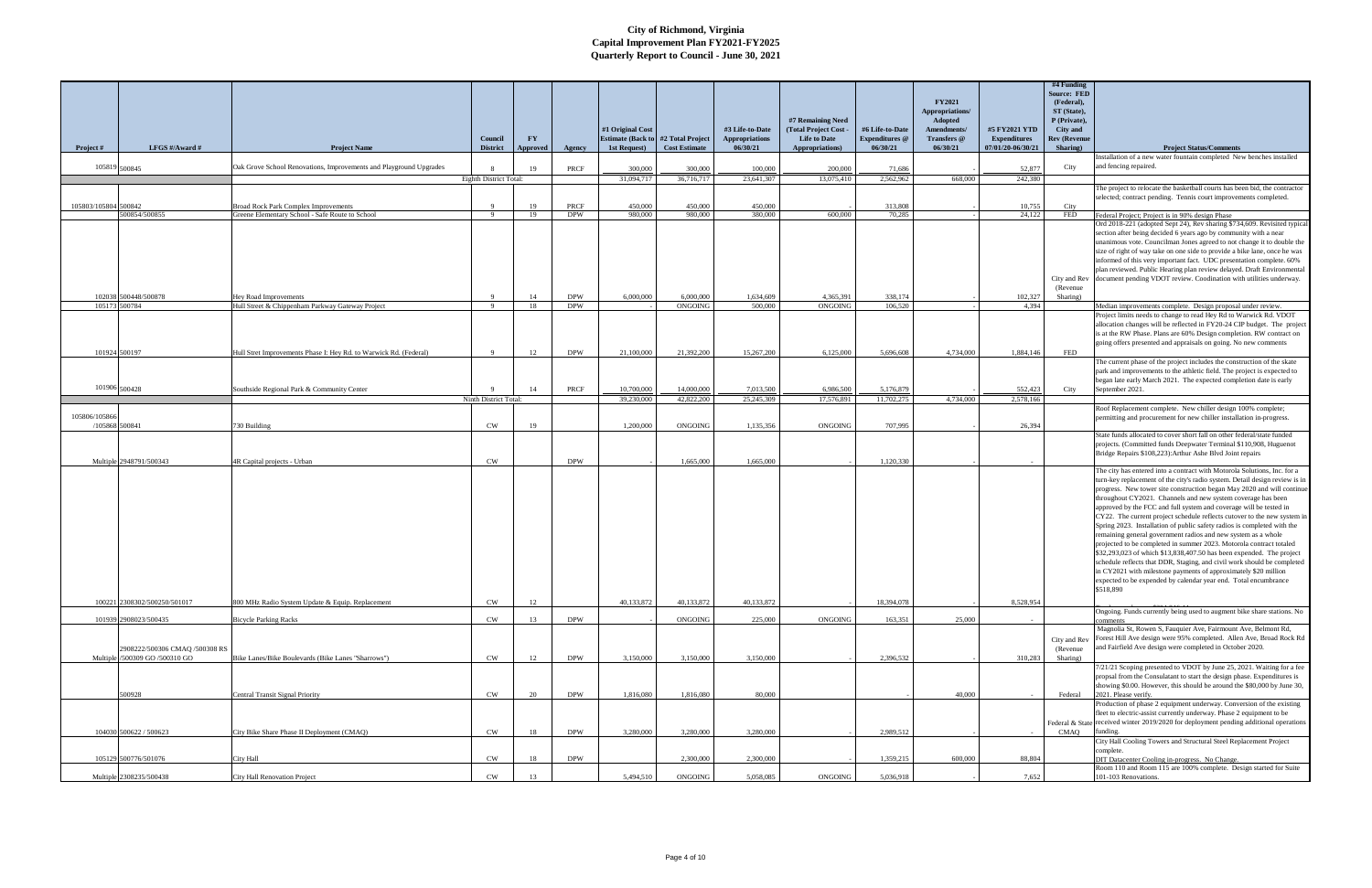|           |                                       |                                                                    |                            |                       |            |                  |                                                                    |                                   |                                                |                                   |                                  |                                          | #4 Funding<br><b>Source: FED</b> |                                                                                                                                                   |
|-----------|---------------------------------------|--------------------------------------------------------------------|----------------------------|-----------------------|------------|------------------|--------------------------------------------------------------------|-----------------------------------|------------------------------------------------|-----------------------------------|----------------------------------|------------------------------------------|----------------------------------|---------------------------------------------------------------------------------------------------------------------------------------------------|
|           |                                       |                                                                    |                            |                       |            |                  |                                                                    |                                   |                                                |                                   | <b>FY2021</b><br>Appropriations/ |                                          | (Federal),<br>ST (State),        |                                                                                                                                                   |
|           |                                       |                                                                    |                            |                       |            | #1 Original Cost |                                                                    | #3 Life-to-Date                   | #7 Remaining Need<br><b>Total Project Cost</b> | #6 Life-to-Date                   | Adopted<br>Amendments/           | #5 FY2021 YTD                            | P (Private),<br>City and         |                                                                                                                                                   |
| Project # | LFGS #/Award #                        | <b>Project Name</b>                                                | Council<br><b>District</b> | <b>FY</b><br>Approved | Agency     | 1st Request)     | <b>Estimate (Back to #2 Total Project)</b><br><b>Cost Estimate</b> | <b>Appropriations</b><br>06/30/21 | <b>Life to Date</b><br>Appropriations)         | <b>Expenditures</b> @<br>06/30/21 | Transfers @<br>06/30/21          | <b>Expenditures</b><br>07/01/20-06/30/21 | <b>Rev (Revenue</b><br>Sharing)  | <b>Project Status/Comments</b>                                                                                                                    |
|           |                                       |                                                                    |                            |                       |            |                  |                                                                    |                                   |                                                |                                   |                                  |                                          |                                  | City Hall Access Control for elevators in-progress. New Security                                                                                  |
|           |                                       |                                                                    |                            |                       |            |                  |                                                                    |                                   |                                                |                                   |                                  |                                          |                                  | Command Center renovations in-progress. Substaincial Completion date<br>for Security Command Center is October 2021. - Irby City Hall Access      |
|           |                                       |                                                                    |                            |                       |            |                  |                                                                    |                                   |                                                |                                   |                                  |                                          |                                  | Control for elevators in-progress. New Security Command Center<br>renovations in-progress. No other changes.                                      |
|           | 501036                                | City Hall Security Enhancements                                    | <b>CW</b>                  | 21                    | <b>DPW</b> | ONGOING          | ONGOING                                                            | 500,000                           |                                                | 219,721                           | 500,000                          | 219,721                                  |                                  |                                                                                                                                                   |
|           |                                       |                                                                    |                            |                       |            |                  |                                                                    |                                   |                                                |                                   |                                  |                                          | City and Rev<br>(Revenue)        | Traffic Calming Improvements Speed Tables 2020 - Advertise process.                                                                               |
|           | Multiple 2908910/500360/500361/500353 | Citywide Traffic Calming                                           | <b>CW</b>                  |                       | <b>DPW</b> |                  | ONGOING                                                            | 5,222,709                         | <b>ONGOING</b>                                 | 4,725,901                         | 200,000                          | 193,032                                  | Sharing)                         | Phase 1A - Vehicular Signage Boulevard Area and Downtown:                                                                                         |
|           |                                       |                                                                    |                            |                       |            |                  |                                                                    |                                   |                                                |                                   |                                  |                                          |                                  | Installation completed. Replaced/repaired a few damaged signs.                                                                                    |
|           |                                       |                                                                    |                            |                       |            |                  |                                                                    |                                   |                                                |                                   |                                  |                                          |                                  | Phase 1B - Pedestrian Signage: Design and stakeholder meetings (for<br>final locations, landmarks, and naming) completed.                         |
|           |                                       |                                                                    |                            |                       |            |                  |                                                                    |                                   |                                                |                                   |                                  |                                          |                                  | Phase 2 - Pedestrian Signage Map Graphic Layout Template: Lay-out and<br>communication between the consultant and City staff, document review,    |
|           |                                       |                                                                    |                            |                       |            |                  |                                                                    |                                   |                                                |                                   |                                  |                                          |                                  | etc.) completed.                                                                                                                                  |
|           |                                       |                                                                    |                            |                       |            |                  |                                                                    |                                   |                                                |                                   |                                  |                                          |                                  | Phase 3 - Pedestrian Sign Fabrication and Installation: (Downtown,<br>Shockoe, Arthur Ashe, Jr., Blvd., and Carytown) Completed. Also, Punch      |
|           |                                       |                                                                    |                            |                       |            |                  |                                                                    |                                   |                                                |                                   |                                  |                                          |                                  | List generation and photographic documentation of installed signs<br>completed.                                                                   |
|           |                                       |                                                                    |                            |                       |            |                  |                                                                    |                                   |                                                |                                   |                                  |                                          |                                  | Additional signage - Vehicular signage for Lumpkin's Slave Jail and                                                                               |
|           |                                       |                                                                    |                            |                       |            |                  |                                                                    |                                   |                                                |                                   |                                  |                                          |                                  | African Burial Ground: The package (7 signs) of additional temporary<br>vehicular wayfinding signs for Lumpkin's Jail/Devil's Half Acre and       |
|           |                                       |                                                                    |                            |                       |            |                  |                                                                    |                                   |                                                |                                   |                                  |                                          |                                  | African Burial Ground are under construction. Design, content and                                                                                 |
|           |                                       |                                                                    |                            |                       |            |                  |                                                                    |                                   |                                                |                                   |                                  |                                          |                                  | location of signs have been coordinated with Shockoe Small Area Plan.<br>Signs were approved in February 1st 2021 and are currently under         |
|           | 101519 2108123/500323                 | Citywide Wayfinding Signage                                        | <b>CW</b>                  |                       | PDR        | 1,695,000        | 1,695,000                                                          | 1,695,000                         |                                                | 1,361,847                         |                                  | 222,147                                  | City                             | construction.                                                                                                                                     |
|           | 00916/501030                          | <b>Community Center Enhancements</b>                               | <b>CW</b>                  |                       | PRCF       | 8,300,000        | 8,300,000                                                          | 1,000,000                         | 7,300,000                                      | 205,113                           |                                  | 177,202                                  | City                             | Construction doucuments complete for Powhatan Community Center;<br>will be submitted to Procurement for bid Aug. 2021                             |
|           | Multiple 2308105/500455               | Community Schools/Parks/Libraries                                  | <b>CW</b>                  |                       | <b>DPW</b> | 8,251,485        | 8,251,485                                                          | 8,251,485                         |                                                | 8,039,994                         |                                  |                                          |                                  | West End Library in final closeout process with Bonding Company.                                                                                  |
|           |                                       |                                                                    |                            |                       |            |                  |                                                                    |                                   |                                                |                                   |                                  |                                          |                                  | Collaborative planning started for future CIP projects, begin to prioritize.                                                                      |
|           | NEW 501091                            | DSS Marshall Plaza                                                 | <b>CW</b>                  | 21                    | DPW/DSS    |                  | 3,607,410                                                          | 3,607,410                         |                                                | 78,522                            | 3,607,410                        | 78,522                                   | City                             | EDI Window Replacement under contract. Completion date 07/2019.                                                                                   |
|           |                                       |                                                                    |                            |                       |            |                  |                                                                    |                                   |                                                |                                   |                                  |                                          |                                  | Shop Drawing Submittals April 23, 2019. UPDATED CONSTRUCTION<br>PROJECT CLOSE OUT 08/22/2019. INVOICE CLOSE OUT                                   |
|           |                                       |                                                                    |                            |                       |            |                  |                                                                    |                                   |                                                |                                   |                                  |                                          |                                  | 09/30/2019. Final retainage payment pending. EDI Window Replacement                                                                               |
|           | 104579 500700                         | <b>East District Initiative Building</b>                           | <b>CW</b>                  |                       | <b>DPW</b> |                  | 825,000                                                            | 343,000                           | 482,000                                        | 329,222                           |                                  | 25,284                                   |                                  | Project Close out complete. No other changes.                                                                                                     |
|           | 500777                                | Fire Station Building Maintenance                                  | <b>CW</b>                  | 18                    | <b>DPW</b> | 1,700,000        | ONGOING                                                            | 1,895,732                         | ONGOING                                        | 1,175,613                         | 300,000                          | 303,901                                  | City                             | Generator install at FS#5 and #21; Costruction 98% complete. Working<br>on various station LED lighting upgrades.                                 |
|           |                                       |                                                                    |                            |                       |            |                  |                                                                    |                                   |                                                |                                   |                                  |                                          |                                  | Restroom renovations at four stations planned (FS #6, #8, #19 & # 21).                                                                            |
|           |                                       |                                                                    |                            |                       |            |                  |                                                                    |                                   |                                                |                                   |                                  |                                          |                                  | Design completed for FS #6 and FS #8. Pre-bid meeting completed and<br>waiting for contrator bids. Construction started at Station #6 with demo   |
|           |                                       |                                                                    |                            |                       |            |                  |                                                                    |                                   |                                                |                                   |                                  |                                          |                                  | of existing restrooms. Fire Training Academy RestRoom Proj. initiated                                                                             |
|           | Multiple 2308929/500272/500555        | <b>Fire Station Renovations</b>                                    | CW                         |                       | <b>DPW</b> | 16,200,000       | 16,200,000                                                         | 8,789,989                         | 7,410,011                                      | 7,806,877                         |                                  | 355,097                                  | City                             | and awaiting the A/E proposal for design/CA services.                                                                                             |
|           | 102336 7808105/500493                 | High School Athletic facilities                                    | <b>CW</b>                  | 13                    | <b>RPS</b> | N/A              | 2,658,438                                                          | 2.658.438                         |                                                | 2,574,434                         |                                  |                                          | City                             | HVAC - VAV Box and Controls Replacement Project 98% Complete.                                                                                     |
|           |                                       |                                                                    |                            |                       |            |                  |                                                                    |                                   |                                                |                                   |                                  |                                          |                                  | Security Assessment complete. Phase I Security Lobby Renovations                                                                                  |
|           | 100200/104005 2308104/500228/500701   | John Marshall Court Building Renovations                           | <b>CW</b>                  |                       | <b>DPW</b> | 19,088,000       | ONGOING                                                            | 6,332,778                         | ONGOING                                        | 5,121,621                         | 250,000                          | 1,183,672                                | City                             | Project: Design 100% complete; Construction in-progress.                                                                                          |
|           |                                       |                                                                    |                            |                       |            |                  |                                                                    |                                   |                                                |                                   |                                  |                                          |                                  | Boiler Replacement Project complete. Fire Alarm Replacement Project                                                                               |
|           | 100228 2308931/500261                 | Juvenile Detention Center                                          | <b>CW</b>                  |                       | <b>DPW</b> | 4,360,003        | ONGOING                                                            | 3.560,003                         | ONGOING                                        | 3,027,691                         | 220,000                          | 566,513                                  | City                             | complete. Detention Center New Security System Replacement -<br>Construction in-progress. No Change.                                              |
|           |                                       |                                                                    |                            |                       |            |                  |                                                                    |                                   |                                                |                                   |                                  |                                          |                                  | Roof repairs at seven branches completed. Assets management reports<br>completed for all roof projects. The Special Collections Area HVAC         |
|           |                                       |                                                                    |                            |                       |            |                  |                                                                    |                                   |                                                |                                   |                                  |                                          |                                  | project is complete and the asset management report is complete. The                                                                              |
|           |                                       |                                                                    |                            |                       |            |                  |                                                                    |                                   |                                                |                                   |                                  |                                          |                                  | Restroom Renovations Proj. at the Main Library Branch is completed.<br>The test and balance of the HVAC system is pending. The assest             |
|           |                                       |                                                                    |                            |                       |            |                  |                                                                    |                                   |                                                |                                   |                                  |                                          |                                  | management report is pending receipt of all closeout documents and the<br>accepted test and balance report. The restroom project is complete and  |
|           |                                       |                                                                    |                            |                       |            |                  |                                                                    |                                   |                                                |                                   |                                  |                                          |                                  | the assest management report has been submitted.                                                                                                  |
|           | Multiple 2308135/500231               | <b>Library Projects</b>                                            | <b>CW</b>                  |                       | <b>DPW</b> | 6,591,500        | 6,591,500                                                          | 6.603.000                         | (11,500)                                       | 6,128,300                         | 511,500                          | 13,566                                   | City                             |                                                                                                                                                   |
|           |                                       |                                                                    |                            |                       |            |                  |                                                                    |                                   |                                                |                                   |                                  |                                          |                                  | On 1/31/20, Procurement for the 2nd time has cancelled the RFP                                                                                    |
|           |                                       |                                                                    |                            |                       |            |                  |                                                                    |                                   |                                                |                                   |                                  |                                          |                                  | solicitation that was advertised for the Main Library Master Plan without<br>making a contract award. A third new RFP is advesrtised and the pre- |
|           |                                       |                                                                    |                            |                       |            |                  |                                                                    |                                   |                                                |                                   |                                  |                                          |                                  | proposal conferences were held. The RFP for the Main Library<br>masterplan is entering the negotiation phase with the selected firm.              |
|           | Multiple 2308196/500273               | Library Retrofit/Library Technology Upgrades & Renovations Program | <b>CW</b>                  |                       | <b>DPW</b> | 11,927,353       | ONGOING                                                            | 12,168,409                        | ONGOING                                        | 12,136,827                        |                                  | 5,553                                    | City                             |                                                                                                                                                   |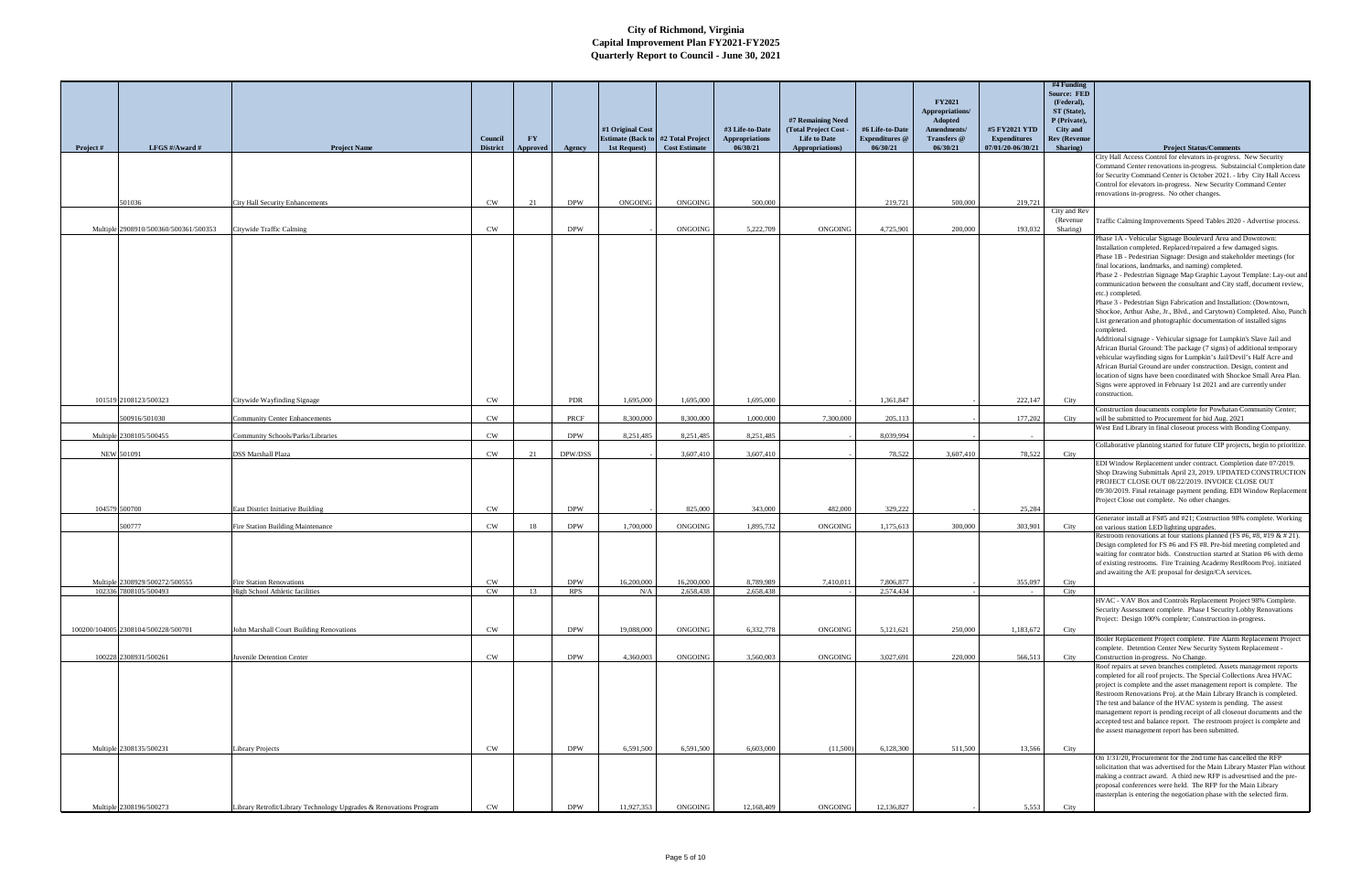|                                        |                                          |                                                                 |                 |                        |                          |                                                               |                      |                                          | #7 Remaining Need                                |                                          | <b>FY2021</b><br>Appropriations/<br>Adopted |                                      | $#4$ Funding<br><b>Source: FED</b><br>(Federal),<br>ST (State),<br>P (Private), |                                                                                                                                                                                                                                                                                                                                                                                                                                                                                                                                                                                                                                                                                                                                                                                                                                                                                                                             |
|----------------------------------------|------------------------------------------|-----------------------------------------------------------------|-----------------|------------------------|--------------------------|---------------------------------------------------------------|----------------------|------------------------------------------|--------------------------------------------------|------------------------------------------|---------------------------------------------|--------------------------------------|---------------------------------------------------------------------------------|-----------------------------------------------------------------------------------------------------------------------------------------------------------------------------------------------------------------------------------------------------------------------------------------------------------------------------------------------------------------------------------------------------------------------------------------------------------------------------------------------------------------------------------------------------------------------------------------------------------------------------------------------------------------------------------------------------------------------------------------------------------------------------------------------------------------------------------------------------------------------------------------------------------------------------|
|                                        |                                          |                                                                 | Council         | $\mathbf{F}\mathbf{Y}$ |                          | #1 Original Cost<br><b>Estimate (Back to #2 Total Project</b> |                      | #3 Life-to-Date<br><b>Appropriations</b> | <b>Total Project Cost</b><br><b>Life to Date</b> | #6 Life-to-Date<br><b>Expenditures</b> @ | Amendments/<br>Transfers @                  | #5 FY2021 YTD<br><b>Expenditures</b> | City and<br><b>Rev (Revenue</b>                                                 |                                                                                                                                                                                                                                                                                                                                                                                                                                                                                                                                                                                                                                                                                                                                                                                                                                                                                                                             |
| <b>Project</b> #                       | LFGS #/Award #                           | <b>Project Name</b>                                             | <b>District</b> | Approved               | Agency                   | 1st Request)                                                  | <b>Cost Estimate</b> | 06/30/21                                 | Appropriations)                                  | 06/30/21                                 | 06/30/21                                    | 07/01/20-06/30/21                    | Sharing)                                                                        | <b>Project Status/Comments</b>                                                                                                                                                                                                                                                                                                                                                                                                                                                                                                                                                                                                                                                                                                                                                                                                                                                                                              |
|                                        |                                          |                                                                 |                 |                        |                          |                                                               |                      |                                          |                                                  |                                          |                                             |                                      | City and Rev<br>(Revenue)                                                       | (102320) Lynhaven Ave over Broad Rock Creek estimated cost \$1.1<br>million-Design 90% complete; (104249) Martin Luther King Bridge \$<br>500,000- Design 95% Complete. Project on hold pending supplemental<br>funds for construction [\$4 million]; (102876) Lombardy over CSX-<br>estimated cost \$13.6 million- Design 5% Complete; (105917) East<br>Richmond Road over Stoney Run, estimated cost \$1.8 million - Design<br>60% complete; (105918) East Richmond Road over Gillies Creek<br>estimated cost \$1.8 million- Scoping; (104747) Riverside Drive over<br>Rattlesnake Creek construction 99% complete; (106563) Hull Street over<br>Manchester Canal scoping underway; (106562) Columbia St over<br>Goodes Crk Replacement Scoping underway. Hull St over Manchseter<br>Canal design underway; E Richmond Rd bridges declare public necessity<br>past CPC 04/19/21; Columbia St over Goodes Creek 60% plans. |
|                                        | Multiple 2928750/500315/500562<br>501037 | Major Bridge Improvements Program<br>Major Building Maintenance | <b>CW</b><br>CW | 21                     | <b>DPW</b><br><b>DPW</b> | ONGOING                                                       | ONGOING<br>ONGOING   | 27,154,762<br>974.688                    | ONGOING                                          | 8.095.735<br>75.813                      | 2,000,000<br>974.688                        | 410,098<br>75.813                    | Sharing)                                                                        |                                                                                                                                                                                                                                                                                                                                                                                                                                                                                                                                                                                                                                                                                                                                                                                                                                                                                                                             |
|                                        |                                          |                                                                 |                 |                        |                          |                                                               |                      |                                          |                                                  |                                          |                                             |                                      |                                                                                 | UPDATE CITY HALL ENTRANCE RAMP IN PROGRESS WITH<br>COMPLETION AUGUST 2019. City Hall Ramps complete. Overhead<br>Doors 100% complete. These are the projects currently in process<br>through Procurement : 1. AIS City Hall Parking Decks Exhaust Fans<br>(\$12,202.00) in Procurement. 10/02/2019 100% Complete.<br>2. Davis & Green 3rd Precinct Parking Deck LED Lighting Upgrade<br>(\$21,486.00) in Procurement 09/10/2019 On Going Programming &<br>Punch Out<br>3. Warwick Plumbing 3rd Precinct Inline Pumps Replacement<br>(\$6,860.00) in Procurement 07/15/2019 100% Complete<br>4. Warwick Plumbing Main Library Air Compressor Replacement<br>(\$27,614.00) in Procurement 07/30/2019 100% Complete<br>5. Bay Diesel 4th Precinct & Main Street Station Generator Omni Metrix<br>Install (\$6,307.00) PO 20000000603 On Going 100% Complete                                                                    |
|                                        | Multiple 2308156C/500131                 | <b>Major Building Renovations</b>                               | <b>CW</b>       |                        | <b>DPW</b>               | N/A                                                           | ONGOING              | 50,588,877                               | ONGOING                                          | 49,307,972                               |                                             | 839,034                              |                                                                                 |                                                                                                                                                                                                                                                                                                                                                                                                                                                                                                                                                                                                                                                                                                                                                                                                                                                                                                                             |
|                                        | 501039                                   | Major Parks Maintenance                                         | CW              | 21                     | PRCF                     | ONGOING                                                       | ONGOING              | 500,000                                  |                                                  | 38.084                                   | 500,000                                     | 38,084                               |                                                                                 | Hopkins Road Transfer Station Upgrades. Fleet Maintenance Building<br>Paint Booth. City Justice Center Fire Alarm.                                                                                                                                                                                                                                                                                                                                                                                                                                                                                                                                                                                                                                                                                                                                                                                                          |
|                                        | 101931 1308908/500432                    | <b>Major Park Renovations</b>                                   | <b>CW</b>       |                        | PRCF                     | N/A                                                           | ONGOING              | 7.888.366                                | ONGOING                                          | 8,355,051                                |                                             | 1,154,858                            | City                                                                            | Numerous projects underway including roof/building repairs and<br>upgrades at the Forest Hill Maintenance Building, Bryan Park restroom<br>replacement, upgrades and renovations to the Byrd Park Round House<br>and Blanton House, waterline relocation at Bryan to serve the Nature<br>Center and restroom building to be renovated.                                                                                                                                                                                                                                                                                                                                                                                                                                                                                                                                                                                      |
|                                        |                                          |                                                                 |                 |                        |                          |                                                               |                      |                                          |                                                  |                                          |                                             |                                      |                                                                                 | Design 100% complete for Security System Replacement Project; new                                                                                                                                                                                                                                                                                                                                                                                                                                                                                                                                                                                                                                                                                                                                                                                                                                                           |
|                                        | 105953 500847                            | Manchester Courthouse                                           | <b>CW</b>       | 19                     |                          | 2,745,000                                                     | ONGOING              | 900,000                                  | ONGOING                                          | 121,524                                  | 300,000                                     | 15,694                               | City                                                                            | cameras, card readers, control room; Construction in-progress.                                                                                                                                                                                                                                                                                                                                                                                                                                                                                                                                                                                                                                                                                                                                                                                                                                                              |
|                                        |                                          |                                                                 |                 |                        |                          |                                                               |                      |                                          | ONGOING                                          |                                          |                                             |                                      | Match for                                                                       | This programs funds ineligible expenses and matching funds associated<br>with federal and state grants such as TA, RS and other Federal programs<br>The Pedestrian Improvement HSIP match to be provided from this                                                                                                                                                                                                                                                                                                                                                                                                                                                                                                                                                                                                                                                                                                          |
|                                        | Multiple 2918122C/500427                 | Matching Funds For Federal /State Grants (VDOT)                 | <b>CW</b>       |                        | <b>DPW</b>               | N/A                                                           | ONGOING              | 1,224,000                                | ONGOING                                          | 575,548                                  | 70,000                                      |                                      | 30,325 Fed/State                                                                | account.<br>HCD has completed infrastructure projects totaling \$5.2 million dollars to<br>date. There are 3 additional projects that are under construction and have<br>obligated funding in the amount of \$566,321.00. The remaining available<br>funds in the amount of \$135,789 will be used for other infrastructure<br>improvements.                                                                                                                                                                                                                                                                                                                                                                                                                                                                                                                                                                                |
|                                        | Multiple 5008105C/500396<br>501040       | Neighborhood in Bloom<br>Neighborhood Park Maintenance          | <b>CW</b><br>CW | 21                     | HCD<br>PRCF              | ONGOING                                                       | ONGOING<br>ONGOING   | 6,001,125<br>500,000                     |                                                  | 5,300,259<br>38,084                      | 100,000<br>500,000                          | 16,247<br>38,084                     |                                                                                 |                                                                                                                                                                                                                                                                                                                                                                                                                                                                                                                                                                                                                                                                                                                                                                                                                                                                                                                             |
|                                        | 101012 1308907/500222                    | Neighborhood Park Renovations                                   | <b>CW</b>       |                        | PRCF                     | N/A                                                           | ONGOING              | 9,077,740                                | ONGOING                                          | 9,785,338                                |                                             | 498,561                              | City                                                                            | Installation of new equipment for the Yancy St. Playground near<br>completion. Construction of an accessible route to Powhatan Playground<br>completed. New playground equipment to be installed at<br>Fonticello/Carter Jones Park in accordance with the master plan approved<br>by the UDC in May 2020.                                                                                                                                                                                                                                                                                                                                                                                                                                                                                                                                                                                                                  |
|                                        | Multiple 2948186/500266                  | New Curb & Gutter Program - Urban Program                       | $\mathrm{CW}$   |                        | <b>DPW</b>               | N/A                                                           | ONGOING              | 2,228,000                                | ONGOING                                          | 398,967                                  |                                             | 445                                  | State                                                                           | Cutshaw Ave design 90% complete. Funds committed to existing project.                                                                                                                                                                                                                                                                                                                                                                                                                                                                                                                                                                                                                                                                                                                                                                                                                                                       |
| 105739/105756<br>/105757/105758 500846 |                                          | New School Construction                                         | <b>CW</b>       | 19                     | <b>DPW</b>               | 195,000,000                                                   | ONGOING              | 150,000,000                              | ONGOING                                          | 138,229,657                              |                                             | 25,446,880                           | City                                                                            | Construction of three new schools is substantially complete. Will still<br>have spending on Phase II site work and demolition of the two old elem<br>schools over next 6 months.<br>Terminal Avenue Phase II construction complete. Carnation Street                                                                                                                                                                                                                                                                                                                                                                                                                                                                                                                                                                                                                                                                        |
|                                        | Multiple 2948187/500337                  | New Sidewalk Program - Urban Program                            | CW              |                        | <b>DPW</b>               | N/A                                                           | ONGOING              | 1,300,000                                | ONGOING                                          | 1,140,681                                |                                             |                                      | State                                                                           | Sidewalk funding gap being covered with this account.                                                                                                                                                                                                                                                                                                                                                                                                                                                                                                                                                                                                                                                                                                                                                                                                                                                                       |
|                                        | 501044                                   | New Traffic Control Signals (Federal)                           | CW              | 21                     | <b>DPW</b>               | 2,944,000                                                     | 2,944,000            | 155,000                                  |                                                  | 101,785                                  | 155,000                                     | 101,785                              |                                                                                 | 7/21/21 60% design completed. Waiting for Consultant to send the 90%                                                                                                                                                                                                                                                                                                                                                                                                                                                                                                                                                                                                                                                                                                                                                                                                                                                        |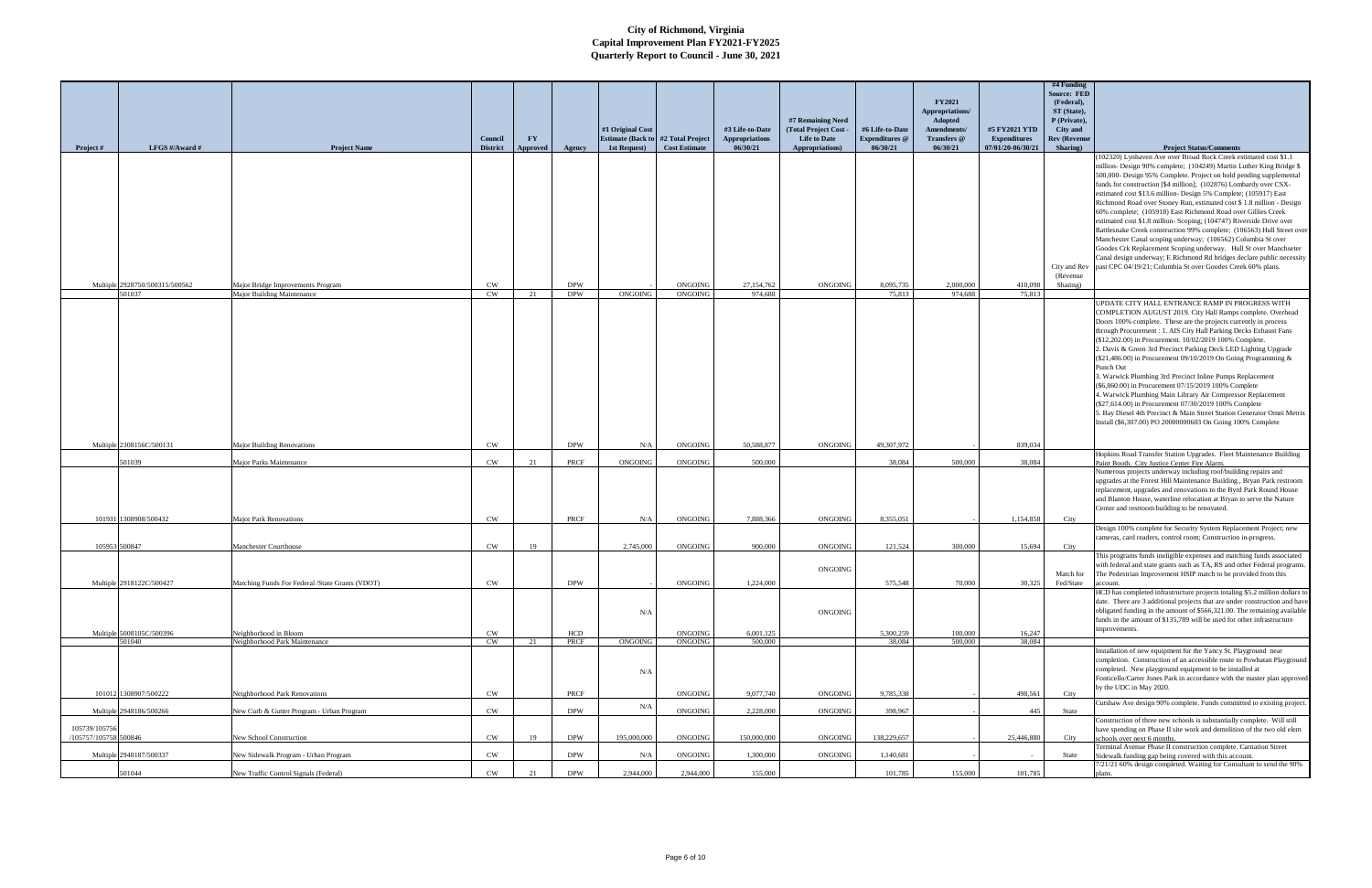|                      |                              |                                                                                 |                            |                       |             |                                                           |                      |                                   |                                        |                                   | <b>FY2021</b>                     |                                          | $#4$ Funding<br><b>Source: FED</b><br>(Federal), |                                                                                                                                              |
|----------------------|------------------------------|---------------------------------------------------------------------------------|----------------------------|-----------------------|-------------|-----------------------------------------------------------|----------------------|-----------------------------------|----------------------------------------|-----------------------------------|-----------------------------------|------------------------------------------|--------------------------------------------------|----------------------------------------------------------------------------------------------------------------------------------------------|
|                      |                              |                                                                                 |                            |                       |             |                                                           |                      |                                   | #7 Remaining Need                      |                                   | Appropriations/<br><b>Adopted</b> |                                          | ST (State),<br>P (Private),                      |                                                                                                                                              |
|                      |                              |                                                                                 |                            |                       |             | #1 Original Cost                                          |                      | #3 Life-to-Date                   | <b>Total Project Cost</b>              | #6 Life-to-Date                   | Amendments/                       | #5 FY2021 YTD                            | City and                                         |                                                                                                                                              |
| Project #            | LFGS #/Award #               | <b>Project Name</b>                                                             | Council<br><b>District</b> | <b>FY</b><br>Approved | Agency      | <b>Estimate (Back to #2 Total Project</b><br>1st Request) | <b>Cost Estimate</b> | <b>Appropriations</b><br>06/30/21 | <b>Life to Date</b><br>Appropriations) | <b>Expenditures</b> @<br>06/30/21 | <b>Transfers</b> @<br>06/30/21    | <b>Expenditures</b><br>07/01/20-06/30/21 | <b>Rev (Revenue</b><br>Sharing)                  | <b>Project Status/Comments</b>                                                                                                               |
|                      |                              |                                                                                 |                            |                       |             |                                                           |                      |                                   |                                        |                                   |                                   |                                          |                                                  | Active Shooter Detection System: Construction In-progress;<br>Roof/Window water intrusion study complete; Interior and Exterior LED          |
|                      |                              |                                                                                 |                            |                       |             |                                                           |                      |                                   |                                        |                                   |                                   |                                          |                                                  | Lighting Replacement complete; Card Access system replacement                                                                                |
|                      | Multiple 2308799/500257      | Oliver Hill Courts                                                              | <b>CW</b>                  | 10                    | <b>DPW</b>  | 12,660,000                                                | ONGOING              | 4.852.741                         | ONGOING                                | 4.286.093                         | 200,000                           | 158,670                                  | City                                             | Complete.                                                                                                                                    |
|                      |                              |                                                                                 |                            |                       |             |                                                           |                      |                                   |                                        |                                   |                                   |                                          |                                                  | Randolph gym floor replacement project completed in Dec 2020 as well<br>is painting of the gymnasium and upgraded interior lighting. New     |
|                      |                              |                                                                                 |                            |                       |             |                                                           |                      |                                   |                                        |                                   |                                   |                                          |                                                  | retractable bleachers will also be insstalled. Roof repairs underway at                                                                      |
|                      | 100486 1308115/500194        | Parks and Recreation Building Maintenance                                       | <b>CW</b>                  |                       | PRCF        | N/A                                                       | ONGOING              | 6,659,801                         | ONGOING                                | 6,547,641                         | 250,000                           | 440,158                                  | City                                             | Humphrey Calder and Pine Camp Community Centers.                                                                                             |
|                      |                              |                                                                                 |                            |                       |             |                                                           |                      |                                   |                                        |                                   |                                   |                                          |                                                  | 7/21/21 In advertisement. Bids will be open 8/11/2021. GO Bonds<br>Portion: Under Construction, Equipment Ordered.- 4/26/2021. 7-23-         |
|                      | 500938/500939                | Pedestrian Safety Improvements with HAWK                                        | <b>CW</b>                  | 20                    | <b>DPW</b>  | 906,000                                                   | 906.000              | 1,040,000                         | (134,000)                              | 319,960                           | 800,000                           | 251,278                                  | <b>FED</b>                                       | 2021: GO Bond Portion: Construction completed                                                                                                |
|                      |                              |                                                                                 |                            |                       |             |                                                           |                      |                                   |                                        |                                   |                                   |                                          |                                                  | 7/21/21 - Project 107190 waiting for the 100% drawings and start<br>requesting VDOT authorization for advertisement. Project 106831 will     |
| 105183/107190/       |                              | Pedestrian Safety Improvements at Signalized Intersections on Federal and State |                            |                       |             |                                                           |                      |                                   |                                        |                                   |                                   |                                          |                                                  | need to be readvertise by the 5th time since no bidders responded to the                                                                     |
|                      | 106831 500790 / 500796       | Routes (HSIP)                                                                   | CW                         | 18                    | <b>DPW</b>  | 3.453,000                                                 | 5.623,000            | 4.293.000                         | 1.330.000                              | 3.040.912                         | 515,000                           | 134,397                                  | <b>FED</b>                                       | solicitation.                                                                                                                                |
|                      |                              |                                                                                 |                            |                       |             |                                                           |                      |                                   |                                        |                                   |                                   |                                          |                                                  | The Planning Commission unanimously approved the PAC Work Plan for<br>FY21-FY22 on 7/6/2020; approved projects include Hillside Court        |
|                      |                              |                                                                                 |                            |                       |             |                                                           |                      |                                   |                                        |                                   |                                   |                                          |                                                  | Playground, Southside Community Center Skate Park, City Gardens                                                                              |
|                      |                              |                                                                                 |                            |                       |             |                                                           |                      |                                   |                                        |                                   |                                   |                                          |                                                  | Amenity, Fulton Memorial Park, Shockoe Bottom/Storm Drain<br>Management, Westover Hills Placemaking, a Monument Ave Initiative               |
|                      | 104689/101525 1308131/500328 | Percent for the Arts                                                            | <b>CW</b>                  |                       | <b>PDR</b>  | N/A                                                       | ONGOING              | 2,587,248                         | ONGOING                                | 1,253,380                         | 250,000                           |                                          | City                                             | (undefined); all seven projects together total \$1.34M.                                                                                      |
|                      |                              |                                                                                 |                            |                       |             |                                                           |                      |                                   |                                        |                                   |                                   |                                          |                                                  | Bids received on Nov. 8, 2018 exceeded the project budget. Additional                                                                        |
|                      |                              |                                                                                 |                            |                       |             |                                                           |                      |                                   |                                        |                                   |                                   |                                          |                                                  | private funding has been identified. Bids documents are updated for<br>current building code changes. The MOU is being drafted that will go  |
|                      |                              |                                                                                 |                            |                       |             |                                                           |                      |                                   |                                        |                                   |                                   |                                          |                                                  | out to the donor for review and acceptance. The agreement has been sent                                                                      |
| 104674 500719        |                              | Police Equestrian Community Center                                              | <b>CW</b>                  | 17                    | <b>DPW</b>  | 1.495.559                                                 | 1.495.559            | 1.495.559                         |                                        | 211.761                           |                                   | 2.653                                    | City                                             | back to legal with the donors comments.                                                                                                      |
|                      |                              |                                                                                 |                            |                       |             |                                                           |                      |                                   |                                        |                                   |                                   |                                          |                                                  | Chiller and Cooling Tower Replacement - Construction complete.                                                                               |
|                      |                              |                                                                                 |                            |                       |             |                                                           |                      |                                   |                                        |                                   |                                   |                                          |                                                  | Boiler Replacement Project Construction complete.<br>Police HQ Parking Concrete Deck Renovations and Lighting Upgrade                        |
|                      |                              |                                                                                 |                            |                       |             |                                                           |                      |                                   |                                        |                                   |                                   |                                          |                                                  | Design project complete date Fall of 2019.                                                                                                   |
|                      |                              |                                                                                 |                            |                       |             |                                                           |                      |                                   |                                        |                                   |                                   |                                          |                                                  | LED Lights under construction. On Going Programming & Punch Out                                                                              |
| 104583 500702        |                              | Police Headquarters Building                                                    | <b>CW</b>                  |                       | <b>DPW</b>  | 2,445,000                                                 | 2,445,000            | 1,745,000                         | 700,000                                | 1.451.858                         | 155,000                           | 248,518                                  | City                                             |                                                                                                                                              |
|                      |                              |                                                                                 |                            |                       |             |                                                           |                      |                                   |                                        |                                   |                                   |                                          |                                                  | Parking Deck Structural Beams Replacement/Repairs; Construction<br>Complete; Closeout in progress.                                           |
| 104585 500703        |                              | Police Training Academy Building                                                | <b>CW</b>                  |                       | <b>DPW</b>  | 1,229,000                                                 | 1.229,000            | 1.229,000                         |                                        | 1.178.909                         |                                   | 70,485                                   | City                                             | Gymnasium Floor Replacement Construction In-Progress.<br>No additional funding provided in the FY-20 CIP budget for construction             |
|                      | 100219 2308239/500248/501032 | RAA Buildings and Property Improvements                                         | <b>CW</b>                  | 13                    | <b>DPW</b>  | 1.560,000                                                 | 1.950,000            | 1,950,000                         |                                        | 1,181,238                         |                                   | 7,533                                    | City                                             | of the canopies. No Change.                                                                                                                  |
|                      |                              |                                                                                 |                            |                       |             |                                                           |                      |                                   |                                        |                                   |                                   |                                          |                                                  | Design work is over 95% completed. The station project has been<br>presented to the community. The project has approvals from Urban          |
|                      |                              |                                                                                 |                            |                       |             |                                                           |                      |                                   |                                        |                                   |                                   |                                          |                                                  | Design Commission, Board of Zoning and Appeals, and Planning                                                                                 |
|                      |                              |                                                                                 |                            |                       |             |                                                           |                      |                                   |                                        |                                   |                                   |                                          |                                                  | Commission. The Arts Commission is doing preliminary reviews. The<br>FY22 Budget added funding to complete the project.                      |
|                      | 500922                       | Replacement of Fire Station 12                                                  | $\mathrm{CW}$              |                       | <b>FIRE</b> | 8,302,233                                                 | 8,302,233            | 2,950,000                         |                                        | 481,685                           | 2,400,000                         | 481,685                                  |                                                  |                                                                                                                                              |
|                      |                              |                                                                                 |                            |                       |             |                                                           |                      |                                   |                                        |                                   |                                   |                                          |                                                  | First rollout of the RAS System is anticipated for November 2021 with<br>BPOL and ALM, and then every quarter thereafter until all has been  |
| 106685 500924        |                              | Revenue Administration System Replacement                                       | <b>CW</b>                  |                       | Finance     | 3,100,000                                                 | 3,100,000            | 3,100,000                         |                                        | 1.381.037                         |                                   | 1,108,490                                | City                                             | completed. Current encumbrances = $$516.578$ .                                                                                               |
| 101848/104408 500420 |                              | Richmond Fiber Optics Network System                                            | CW                         | 14                    | <b>DPW</b>  | 1,500,000                                                 | 3,000,000            | 1,625,000                         | 1,375,000                              | 1,302,361                         | 125,000                           | 7,610                                    |                                                  | 7/21/21 NTP was issued to the RSS Phase III. Some dark fiber optic cable<br>will be installed as part of the RSS Phase III.                  |
| 104128 500636        |                              | Richmond Signal System Improvements West-North (CMAQ)                           | CW                         |                       | <b>DPW</b>  | 6,312,000                                                 | 6,312,000            | 6,194,000                         | 118,000                                | 1,013,945                         |                                   | 5,655                                    | FED                                              | 7/21/21 NTP was issued to start CN by 8/2/2021.                                                                                              |
|                      |                              |                                                                                 |                            |                       |             |                                                           |                      |                                   |                                        |                                   |                                   |                                          | City and                                         | Conceptual planning with Hargreaves on Missing Link is essentially<br>complete. Public meeting held on 12/11/19 and stakeholder meeting also |
|                      |                              |                                                                                 |                            |                       |             |                                                           |                      |                                   |                                        |                                   |                                   |                                          | Revenue<br>Sharing                               | on 12/11/19. 2 options identified and discussed w/public and City<br>officials. Remaining item is to get conceptual approval from            |
|                      | 101526 2108132/500329        | Riverfront Plan Implementation                                                  | CW                         | 13                    | PDR         | 962,500                                                   | 100,000,000          | 12,903,919                        | 87,096,081                             | 12,816,514                        |                                   | 13,807                                   |                                                  | <b>UDC/Planning Commission.</b>                                                                                                              |
|                      | 501041                       | <b>Riverview Cemetery Expansion</b>                                             | CW                         | 21                    | PRCF        | 948,026                                                   | 948,026              | 948,026                           |                                        | 9.800                             | 948,026                           | 9.800                                    |                                                  |                                                                                                                                              |
| 105219 500792        |                              | Roadway Conversions for Bike Infrastructure (Road Diet) (HSIP)                  | CW                         | 18                    | <b>DPW</b>  | N/A                                                       | ONGOING              | 1,502,000                         | ONGOING                                | 1,376,122                         |                                   | 620,975                                  | FED                                              | Started construction in March 2020, anticipate completion by December<br>2020.                                                               |
|                      | Multiple 2908135/500421      | <b>Safety Improvement Contingency</b>                                           | CW                         |                       | <b>DPW</b>  | N/A                                                       | ONGOING              | 504,406                           | ONGOING                                | 324,151                           | 50,000                            |                                          |                                                  | This account is used to cover underfunded HSIP projects ineligible to<br>obtain additional federal dollars. No comments.                     |
|                      |                              |                                                                                 |                            |                       |             |                                                           |                      |                                   |                                        |                                   |                                   |                                          |                                                  | Invoices pending payment \$61.6K which will be captured within the 4th                                                                       |
|                      | 102336 7808103/500495        | School ADA Compliance                                                           | <b>CW</b>                  | 13                    | <b>RPS</b>  | N/A                                                       | ONGOING              | 23,174,720                        | ONGOING                                | 20,119,511                        | 2,702,003                         | 340,984                                  | City                                             | Qtr CIP Report. Funds encumbered in the amount of \$47.5K for<br>upcoming projects.                                                          |
|                      |                              |                                                                                 |                            |                       |             |                                                           |                      |                                   |                                        |                                   |                                   |                                          |                                                  |                                                                                                                                              |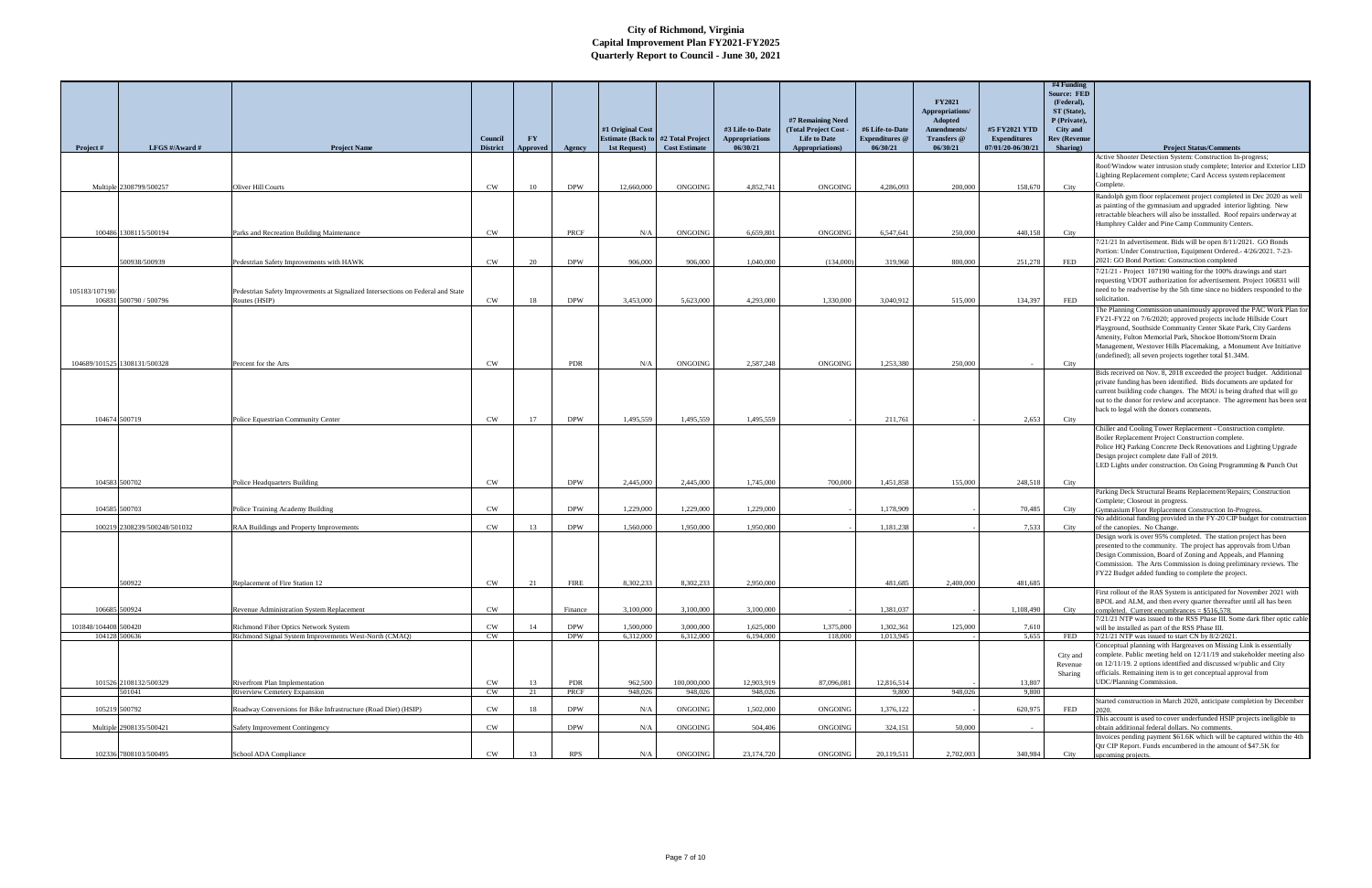|                 |                                                            |                                                               |                            |                                    |            |                                                    |                      |                                   |                                        |                                   | <b>FY2021</b>                     |                                          | $#4$ Funding<br><b>Source: FED</b><br>(Federal), |                                                                                                                                                       |
|-----------------|------------------------------------------------------------|---------------------------------------------------------------|----------------------------|------------------------------------|------------|----------------------------------------------------|----------------------|-----------------------------------|----------------------------------------|-----------------------------------|-----------------------------------|------------------------------------------|--------------------------------------------------|-------------------------------------------------------------------------------------------------------------------------------------------------------|
|                 |                                                            |                                                               |                            |                                    |            |                                                    |                      |                                   | #7 Remaining Need                      |                                   | Appropriations/<br><b>Adopted</b> |                                          | ST (State),<br>P (Private),                      |                                                                                                                                                       |
|                 |                                                            |                                                               |                            |                                    |            | #1 Original Cost                                   |                      | #3 Life-to-Date                   | (Total Project Cost -                  | #6 Life-to-Date                   | Amendments/                       | #5 FY2021 YTD                            | City and                                         |                                                                                                                                                       |
| Project #       | LFGS #/Award #                                             | <b>Project Name</b>                                           | Council<br><b>District</b> | $\mathbf{F}\mathbf{Y}$<br>Approved | Agency     | Estimate (Back to #2 Total Project<br>1st Request) | <b>Cost Estimate</b> | <b>Appropriations</b><br>06/30/21 | <b>Life to Date</b><br>Appropriations) | <b>Expenditures</b> @<br>06/30/21 | Transfers @<br>06/30/21           | <b>Expenditures</b><br>07/01/20-06/30/21 | <b>Rev (Revenue</b><br>Sharing)                  | <b>Project Status/Comments</b>                                                                                                                        |
|                 | 102336 2308198/500160                                      | School CIP Planning & Construction                            | <b>CW</b>                  | 13                                 | <b>RPS</b> | N/A                                                | ONGOING              | 182,419,204                       | ONGOING                                | 175,108,813                       |                                   |                                          | City                                             | No activity this quarter                                                                                                                              |
|                 |                                                            |                                                               |                            |                                    |            |                                                    |                      |                                   |                                        |                                   |                                   |                                          |                                                  | Invoices pending payment \$2.4M which will be captured within the 4th<br>Qtr. CIP Report. Funds encumbered in the amount of \$4.3 M for               |
|                 | 102336 7808111/500492/500840                               | School Capital Maintenance                                    | CW                         | 13                                 | <b>RPS</b> | N/A                                                | ONGOING              | 123,296,931                       | ONGOING                                | 113,875,895                       | 1,297,997                         | 10,017,989                               | City                                             | pcoming projects.                                                                                                                                     |
|                 | 500950/500951<br>Multiple 2948188/500317                   | Semmes Ave, Forest Hill, Dundee Pedestrian Safety             | <b>CW</b><br><b>CW</b>     | 20                                 | <b>DPW</b> | 800,000<br>N/A                                     | 800,000<br>ONGOING   | 800,000<br>2.245.509              | ONGOING                                | 96.432<br>2,215,779               |                                   | 76,100<br>15,000                         | FED<br>State                                     | Final Scoping underway, coordination with VDOT.<br>Additional locations to be assigned. Funds committed.                                              |
|                 |                                                            | Sidewalk Improvement Program - Urban                          |                            |                                    | <b>DPW</b> |                                                    |                      |                                   |                                        |                                   |                                   |                                          |                                                  | Sidewalk Packages #1, #2 and 3 are under construction.                                                                                                |
|                 |                                                            |                                                               |                            |                                    |            |                                                    |                      |                                   | ONGOING                                |                                   |                                   |                                          |                                                  |                                                                                                                                                       |
|                 | Multiple 2918516/500161/500162/500942                      | Sidewalk Projects program                                     | <b>CW</b>                  |                                    | <b>DPW</b> | N/A                                                | ONGOING              | 13.556.761                        |                                        | 13,921,440                        | 1,000,000                         |                                          | VDOT-<br>726,900 Revenue Share                   |                                                                                                                                                       |
|                 |                                                            |                                                               |                            |                                    |            |                                                    |                      |                                   |                                        |                                   |                                   |                                          |                                                  | Various sidewalk projects underway. Project budget and expenditures                                                                                   |
|                 |                                                            |                                                               |                            |                                    |            |                                                    |                      |                                   | ONGOING                                |                                   |                                   |                                          |                                                  | being reconciled. FY20 \$900K allocation to advertised January 2020.                                                                                  |
|                 |                                                            |                                                               |                            |                                    |            |                                                    |                      |                                   |                                        |                                   |                                   |                                          |                                                  | Construction spring 2020. Activity pending project start.                                                                                             |
|                 | Multiple 9741603/500090<br>741602/500087/500088/500089/500 | Street Lighting - Special                                     | CW                         |                                    | <b>DPU</b> | N/A                                                | ONGOING              | 13.650.525                        |                                        | 11,750,544                        |                                   | 201,881                                  |                                                  | No comments                                                                                                                                           |
| Multiple 659    |                                                            | Street Lighting/General                                       | <b>CW</b>                  |                                    | DPU        | N/A                                                | ONGOING              | 35,862,390                        | ONGOING                                | 27,984,231                        | 300,000                           | 793,501                                  | City                                             |                                                                                                                                                       |
|                 |                                                            |                                                               |                            |                                    |            |                                                    |                      |                                   |                                        |                                   |                                   |                                          |                                                  | The LED pilot project is in its testing and evaluation phase; five of the                                                                             |
|                 |                                                            |                                                               |                            |                                    |            |                                                    |                      |                                   |                                        |                                   |                                   |                                          |                                                  | six evaluation areas have been installed with one area remaining to be<br>installed tentatively by the end of June 2018; Evaluation and testing will  |
|                 |                                                            |                                                               |                            |                                    |            |                                                    |                      |                                   |                                        |                                   |                                   |                                          |                                                  | last for several months during which time citizens and various group                                                                                  |
|                 |                                                            |                                                               |                            |                                    |            |                                                    |                      |                                   |                                        |                                   |                                   |                                          |                                                  | feedback will be analyzed and considered for selection of final hardware,                                                                             |
|                 |                                                            |                                                               |                            |                                    |            |                                                    |                      |                                   |                                        |                                   |                                   |                                          |                                                  | its application, electric grid adaptation configuration and installation                                                                              |
|                 |                                                            |                                                               |                            |                                    |            |                                                    |                      |                                   |                                        |                                   |                                   |                                          |                                                  | phasing. Citizen feedback information has been collected from various                                                                                 |
|                 |                                                            |                                                               |                            |                                    |            |                                                    |                      |                                   |                                        |                                   |                                   |                                          |                                                  | parties having seen and commented on the areas that have the LEDs                                                                                     |
|                 |                                                            |                                                               |                            |                                    |            |                                                    |                      |                                   |                                        |                                   |                                   |                                          |                                                  | installed. The pilot phase is being funded via prior O&M funds that were<br>allocated for LED technology testing and evaluation. The consultant is in |
|                 |                                                            |                                                               |                            |                                    |            |                                                    |                      |                                   |                                        |                                   |                                   |                                          |                                                  | the process of completing the LED light pilot study report with it's                                                                                  |
|                 |                                                            |                                                               |                            |                                    |            |                                                    |                      |                                   |                                        |                                   |                                   |                                          |                                                  | findings The study of the electrical characteristics of the electric                                                                                  |
|                 |                                                            |                                                               |                            |                                    |            |                                                    |                      |                                   |                                        |                                   |                                   |                                          |                                                  | distribution gird impacts related to the use of LED technology has been                                                                               |
|                 |                                                            |                                                               |                            |                                    |            |                                                    |                      |                                   |                                        |                                   |                                   |                                          |                                                  | completed and those findings will be included in the final report. A                                                                                  |
|                 |                                                            |                                                               |                            |                                    |            |                                                    |                      |                                   |                                        |                                   |                                   |                                          |                                                  | refresh of the most update LED lighting components and recommended                                                                                    |
|                 |                                                            |                                                               |                            |                                    |            |                                                    |                      |                                   | ONGOING                                |                                   |                                   |                                          |                                                  | vendors suppliers will also be provided with the final report. Tentative                                                                              |
|                 |                                                            |                                                               |                            |                                    |            |                                                    |                      |                                   |                                        |                                   |                                   |                                          |                                                  | time-line for the report is end of first quarter 2019. LED fixtures and<br>photometric ranges have been selected for replacement of the current       |
|                 |                                                            |                                                               |                            |                                    |            |                                                    |                      |                                   |                                        |                                   |                                   |                                          |                                                  | HPFS standard cobrahead fixture. The Electric Utility is currently in the                                                                             |
|                 |                                                            |                                                               |                            |                                    |            |                                                    |                      |                                   |                                        |                                   |                                   |                                          |                                                  | process of doing a small purchase based on the new LED specification to                                                                               |
|                 |                                                            |                                                               |                            |                                    |            |                                                    |                      |                                   |                                        |                                   |                                   |                                          |                                                  | began rolling out LED lighting in selected power specific areas. The                                                                                  |
|                 |                                                            |                                                               |                            |                                    |            |                                                    |                      |                                   |                                        |                                   |                                   |                                          |                                                  | Electric Utility is currently awaiting the delivery of the first round of LED                                                                         |
|                 |                                                            |                                                               |                            |                                    |            |                                                    |                      |                                   |                                        |                                   |                                   |                                          |                                                  | fixtures that have been ordered. Once fixtures have been delivered the                                                                                |
|                 |                                                            |                                                               |                            |                                    |            |                                                    |                      |                                   |                                        |                                   |                                   |                                          |                                                  | Utility will began roll out as indicated in prior status report. As of this                                                                           |
|                 |                                                            |                                                               |                            |                                    |            |                                                    |                      |                                   |                                        |                                   |                                   |                                          |                                                  | report, July 30th 2019. The Electric Utility has received 160 fixture of                                                                              |
|                 |                                                            |                                                               |                            |                                    |            |                                                    |                      |                                   |                                        |                                   |                                   |                                          |                                                  | which 150 have been installed. The Utility is currently ordering another<br>130 to 150 fixtures to be installed in the next phase of power sensitive  |
|                 |                                                            |                                                               |                            |                                    |            |                                                    |                      |                                   |                                        |                                   |                                   |                                          |                                                  | area replacements and monitoring it's impact on respective circuits and                                                                               |
|                 |                                                            |                                                               |                            |                                    |            |                                                    |                      |                                   |                                        |                                   |                                   |                                          |                                                  | substation systems. This phase is estimated to be complete by the end of                                                                              |
|                 |                                                            |                                                               |                            |                                    |            |                                                    |                      |                                   |                                        |                                   |                                   |                                          |                                                  | 2019 calendar year. The Electric Utility is currently working to install                                                                              |
| 106056 500884   |                                                            | Street Lighting - LED Conversion                              | CW.                        | 18                                 | <b>DPU</b> | N/A                                                | ONGOING              | 3.120.203                         |                                        | 1.921.465                         | 700,000                           | 1.661.672                                |                                                  | 7,500 LED fixtures by the end of calendar 21.                                                                                                         |
|                 |                                                            |                                                               |                            |                                    |            |                                                    |                      |                                   |                                        |                                   |                                   |                                          |                                                  | Completed emergency repairs on Huguenot Rd Bridge, Commerce Rd<br>bridge, and Chimborazo Wall. Progress payments being processed. This                |
|                 |                                                            |                                                               |                            |                                    |            |                                                    |                      |                                   | ONGOING                                |                                   |                                   |                                          |                                                  | program contains several adopted Council amendment projects.                                                                                          |
|                 | Multiple 2918128C/500290                                   | Streets, Sidewalks, Alley Extensions and Improvements Program | <b>CW</b>                  |                                    |            |                                                    | ONGOING              | 25,437,174                        |                                        | 23.363.798                        | 300,000                           | 60,204                                   | City                                             |                                                                                                                                                       |
|                 |                                                            |                                                               |                            |                                    |            |                                                    |                      |                                   |                                        |                                   |                                   |                                          |                                                  | A consultant has been selected to complete an assessment of aquatic                                                                                   |
|                 | 100492 1308180C/500202                                     | <b>Swimming Pools Projects</b>                                | CW                         |                                    | PRCF       | N/A                                                | ONGOING              | 7,117,300                         | ONGOING                                | 5,420,951                         | 250,000                           | 66,159                                   | City                                             | facilities. New pumps purchased and installed at selected pools.                                                                                      |
|                 | 500941/500961                                              | Systematic Pedestrian Safety Improvements Phase III           | CW                         | 20                                 | <b>DPW</b> | 1,540,000                                          | 1,540,000            | 1,540,000                         |                                        | 1.280.188                         |                                   | 1,141,113                                | <b>FED</b>                                       | Started construction in December 2020.                                                                                                                |
|                 | 106469 500943/500967                                       | Systemic Sight Distance Improvements HSIP                     | <b>CW</b>                  | 20                                 | <b>DPW</b> | 1,419,000                                          | 1,419,000            | 575,000                           |                                        | 163,746                           | 421,000                           | 17,626                                   | FED                                              | 7/21/21 Waiting for Procurement Services to award a contract.                                                                                         |
|                 |                                                            |                                                               |                            |                                    |            |                                                    |                      |                                   |                                        |                                   |                                   |                                          |                                                  | 4-26-2021: Broad St & Hamilton St Signal Upgrade Closed Out. Broad                                                                                    |
|                 |                                                            |                                                               |                            |                                    |            |                                                    |                      |                                   |                                        |                                   |                                   |                                          |                                                  | St & Staples Mill Rd signal upgrade project to begin construction in Mid<br>Fall 2021. 7-23-2021: Signal Poles ordered, Cabinet & Signal Equipment    |
|                 |                                                            |                                                               |                            |                                    |            |                                                    |                      |                                   | ONGOING                                |                                   |                                   |                                          |                                                  | received, Soil Testing completed and awaiting foundation designs for                                                                                  |
|                 | 2908122C/500289/500358/500489/                             |                                                               |                            |                                    |            |                                                    |                      |                                   |                                        |                                   |                                   |                                          | VDOT-                                            | Broad St & Staples Mill Rd signal upgrade.                                                                                                            |
| Multiple 500229 |                                                            | <b>Traffic Control Installations</b>                          | CW                         |                                    | <b>DPW</b> | N/A                                                | ONGOING              | 9.081.899                         |                                        | 9.061.959                         |                                   |                                          | 170,158 Revenue Share                            |                                                                                                                                                       |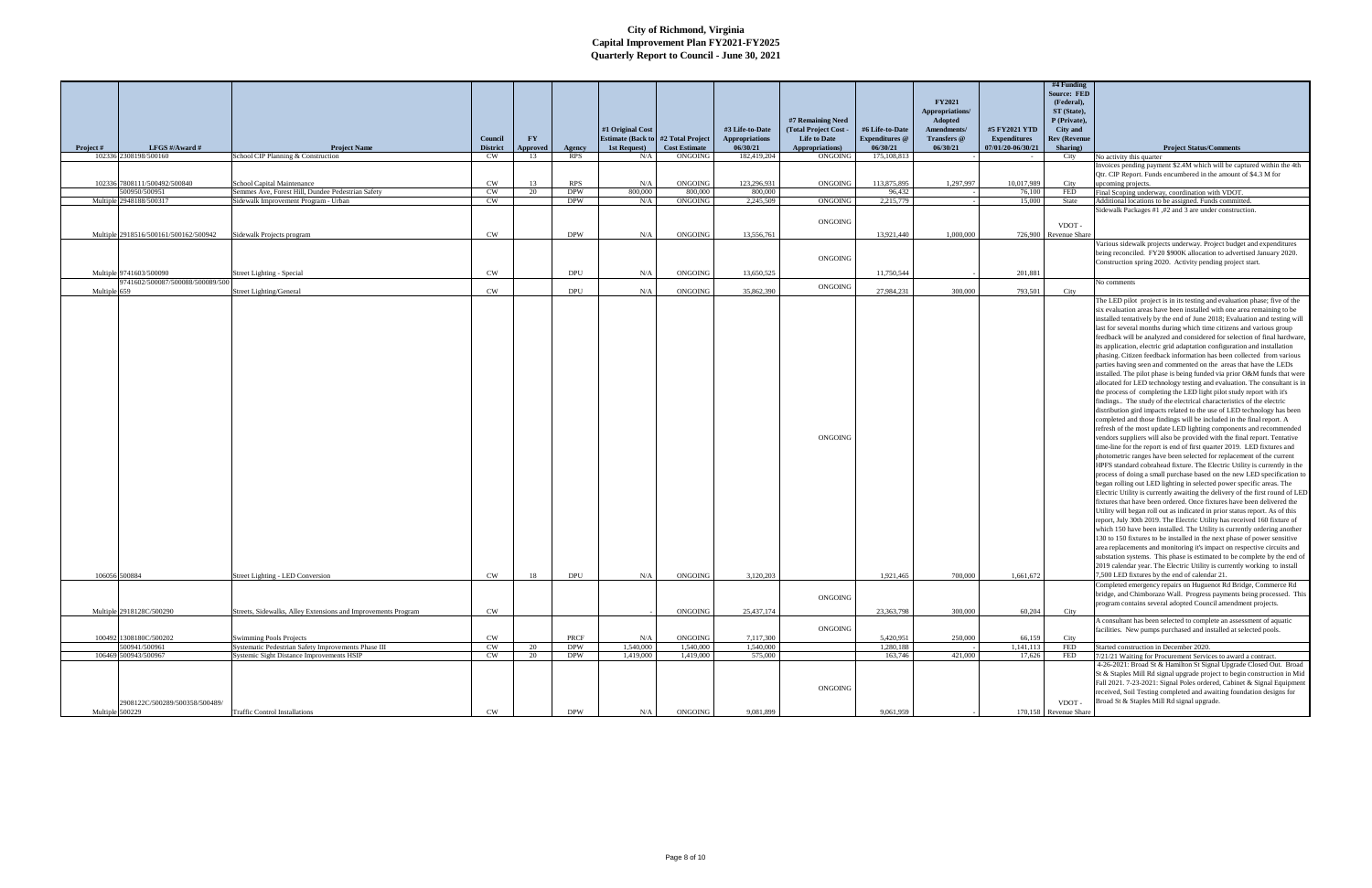|                      |                                       |                                                                                 |                                     |                        |                          |                                                                |                                     |                                          |                                              |                                          | FY2021                     |                                      | #4 Funding<br><b>Source: FED</b><br>(Federal), |                                                                                                                                                      |
|----------------------|---------------------------------------|---------------------------------------------------------------------------------|-------------------------------------|------------------------|--------------------------|----------------------------------------------------------------|-------------------------------------|------------------------------------------|----------------------------------------------|------------------------------------------|----------------------------|--------------------------------------|------------------------------------------------|------------------------------------------------------------------------------------------------------------------------------------------------------|
|                      |                                       |                                                                                 |                                     |                        |                          |                                                                |                                     |                                          |                                              |                                          | Appropriations/            |                                      | ST (State),                                    |                                                                                                                                                      |
|                      |                                       |                                                                                 |                                     |                        |                          |                                                                |                                     |                                          | #7 Remaining Need                            |                                          | Adopted                    |                                      | P (Private),                                   |                                                                                                                                                      |
|                      |                                       |                                                                                 | <b>Council</b>                      | $\mathbf{F}\mathbf{Y}$ |                          | #1 Original Cost<br><b>Estimate (Back to #2 Total Project)</b> |                                     | #3 Life-to-Date<br><b>Appropriations</b> | (Total Project Cost -<br><b>Life to Date</b> | #6 Life-to-Date<br><b>Expenditures</b> @ | Amendments/<br>Transfers @ | #5 FY2021 YTD<br><b>Expenditures</b> | City and<br><b>Rev (Revenue</b>                |                                                                                                                                                      |
| <b>Project</b> #     | LFGS $\#/$ Award $\#$                 | <b>Project Name</b>                                                             | <b>District</b>                     | Approved               | Agency                   | 1st Request)                                                   | <b>Cost Estimate</b>                | 06/30/21                                 | Appropriations)                              | 06/30/21                                 | 06/30/21                   | 07/01/20-06/30/21                    | Sharing)                                       | <b>Project Status/Comments</b>                                                                                                                       |
|                      |                                       |                                                                                 |                                     |                        |                          |                                                                |                                     |                                          |                                              |                                          |                            |                                      |                                                | 4-26-2021: Broad St & Hamilton St Signal Upgrade Closed Out. 2% City                                                                                 |
|                      |                                       |                                                                                 |                                     |                        |                          |                                                                |                                     |                                          |                                              |                                          |                            |                                      |                                                | Funds - Remaining funds has been allocated to Broad St & Hamilton St                                                                                 |
|                      |                                       |                                                                                 |                                     |                        |                          |                                                                |                                     |                                          | ONGOING                                      |                                          |                            |                                      |                                                | Traffic Signal project; Construction completed Invoicing & closeout<br>process. 2-9-2021 Due to insufficient funding in CIP Budget, transfer was     |
|                      |                                       |                                                                                 |                                     |                        |                          |                                                                |                                     |                                          |                                              |                                          |                            |                                      |                                                | needed to fund the replacement of signal poles which have been                                                                                       |
|                      |                                       |                                                                                 |                                     |                        |                          |                                                                |                                     |                                          |                                              |                                          |                            |                                      |                                                | identified as failing in structural integrity. 7-23-2021 No Change                                                                                   |
|                      | Multiple 2948190/500347/500301        | Traffic Control Modernization - Urban                                           | <b>CW</b>                           |                        | <b>DPW</b>               | N/A                                                            | <b>ONGOING</b>                      | 3.100,000                                |                                              | 2,112,951                                |                            |                                      | 16,592 State/Federal                           |                                                                                                                                                      |
|                      | 500944/500962                         |                                                                                 | <b>CW</b>                           | 20                     | <b>DPW</b>               | ONGOING                                                        | ONGOING                             | 1,310,000                                |                                              | 109,310                                  | 1.075.000                  | 1,899                                | FED                                            | 4-26-2021: Advertised March 2021. No bidders. Will be readvertised in<br>Early Summer. 2-9-2021: RequestedReceived authorization from VDOT           |
|                      |                                       | Traffic Signal Visibility Improvement HSIP                                      |                                     |                        |                          |                                                                |                                     |                                          |                                              |                                          |                            |                                      |                                                | Project is in 90% design Phase; design is complete; request for                                                                                      |
|                      |                                       |                                                                                 |                                     |                        |                          |                                                                |                                     |                                          |                                              |                                          |                            |                                      |                                                | authorization to advertise submitted to VDOT; anticipate advertisement                                                                               |
| 106530/106544 500945 |                                       | Transit Stop Access and Sidewalk Improvement                                    | <b>CW</b>                           | 20                     | <b>DPW</b>               | 960,000                                                        | 960,000                             | 960,000                                  |                                              | 181.478                                  | 594,000                    | 77,658                               |                                                | for bids May '21.                                                                                                                                    |
|                      |                                       |                                                                                 |                                     |                        |                          |                                                                |                                     |                                          |                                              |                                          |                            |                                      |                                                | 2021 Slurry program has completed 30.90 MLM . 2021 1 inch mill and<br>overlay paving program has completed 30.40 MLM. 2021 2 inch mill               |
|                      |                                       |                                                                                 |                                     |                        |                          |                                                                |                                     |                                          |                                              |                                          |                            |                                      |                                                | and overlay program has completed 44.50 MLM. To maintain the City                                                                                    |
|                      |                                       |                                                                                 |                                     |                        |                          |                                                                |                                     |                                          |                                              |                                          |                            |                                      |                                                | streets to a level of acceptance of a Pavement Condition Index (PCI) of                                                                              |
|                      |                                       |                                                                                 |                                     |                        |                          |                                                                |                                     |                                          | ONGOING                                      |                                          |                            |                                      |                                                | 80 the City would have to allocate \$21,500,000 dollars per year and that                                                                            |
|                      |                                       |                                                                                 |                                     |                        |                          |                                                                |                                     |                                          |                                              |                                          |                            |                                      |                                                | is based on 2019 rates for paving. This does not include any inflation for<br>the following years. Project budget and expenditures being reconciled. |
|                      |                                       |                                                                                 |                                     |                        |                          |                                                                |                                     |                                          |                                              |                                          |                            |                                      |                                                |                                                                                                                                                      |
|                      | Multiple 2918515/500286/500946/500986 | <b>Transportation Projects</b>                                                  | <b>CW</b>                           |                        | <b>DPW</b>               | N/A                                                            | <b>ONGOING</b>                      | 104,898,231                              |                                              | 89,312,911                               | 30,000,000                 | 12,654,649                           | City                                           |                                                                                                                                                      |
|                      |                                       |                                                                                 |                                     |                        |                          |                                                                |                                     |                                          |                                              |                                          |                            |                                      |                                                | This project allows for the purchase of replacement vehicles and                                                                                     |
|                      |                                       |                                                                                 |                                     |                        |                          |                                                                |                                     |                                          |                                              |                                          |                            |                                      |                                                | equipment used to provide services throughout the City. As of June 30th,                                                                             |
|                      |                                       |                                                                                 |                                     |                        |                          |                                                                |                                     |                                          |                                              |                                          |                            |                                      |                                                | 2021, \$4,865,455 of the \$4,867,332 appropriated to DPW (Fleet) for<br>FY21 was spent. To date, 78 of the 86 vehicles and pieces of equipment       |
|                      |                                       |                                                                                 |                                     |                        |                          |                                                                |                                     |                                          |                                              |                                          |                            |                                      |                                                | ordered for FY21 have arrived and been placed in service.                                                                                            |
|                      | 100801 0293102/500136/500164/500557   | Vehicle Replacement Program (Fleet)                                             | <b>CW</b>                           | 12                     | <b>DPW</b>               | N/A<br>19.121                                                  | <b>ONGOING</b><br>$-0.00, 144, 042$ | 45,220,611<br>1,031,093,703              | ONGOING<br>0.000,002                         | 40,081,689<br>002,924,312                | 4.867.332<br>00,000,900    | 6.809.325<br>7,303,321               | City                                           |                                                                                                                                                      |
|                      |                                       |                                                                                 |                                     |                        |                          |                                                                |                                     |                                          |                                              |                                          |                            |                                      |                                                |                                                                                                                                                      |
|                      |                                       |                                                                                 | Capital Improvement Plan Sub-Total: |                        |                          |                                                                |                                     | 1,316,938,682                            | 195,380,971                                  | 1,048,055,547                            | 86,662,956                 | 91,211,680                           |                                                |                                                                                                                                                      |
|                      | 1402                                  | <b>Gas Utility New Business</b>                                                 | <b>CW</b>                           |                        | <b>DPU</b>               |                                                                |                                     | 332,675,207                              |                                              | 261,986,491                              | 11,720,000                 | 4,144,267                            |                                                |                                                                                                                                                      |
|                      | 1403                                  | <b>Gas Utility System Replacement</b>                                           | <b>CW</b>                           |                        | <b>DPU</b>               |                                                                |                                     | 451,898,319                              |                                              | 379,090,147                              | 17,650,000                 | 14,820,289                           |                                                |                                                                                                                                                      |
|                      | 1502                                  | Water Distribution System Improvements                                          | <b>CW</b>                           |                        | <b>DPU</b>               |                                                                |                                     | 280,798,907                              |                                              | 233,408,393                              | 23,751,000                 | 14.182.947                           |                                                |                                                                                                                                                      |
|                      | 1503<br>590                           | Water Transmission Main Improvements<br>Water Plant and Pumping Improvements    | <b>CW</b><br><b>CW</b>              |                        | <b>DPU</b><br><b>DPU</b> |                                                                |                                     | 132,596,169<br>424, 434, 175             |                                              | 63,302,131                               | 1.133,000                  | 1,210,239                            |                                                |                                                                                                                                                      |
|                      | 1940                                  | <b>Stormwater Facilities Improvements</b>                                       | <b>CW</b>                           |                        |                          |                                                                |                                     |                                          |                                              |                                          |                            |                                      |                                                |                                                                                                                                                      |
|                      | 1701                                  |                                                                                 |                                     |                        | <b>DPU</b>               |                                                                |                                     | 97.186,665                               |                                              | 252,744,784<br>60,665,702                | 34,153,000<br>11,976,000   | 1,862,636<br>5,916,147               |                                                |                                                                                                                                                      |
|                      |                                       | <b>Wastewater Treatment</b>                                                     | <b>CW</b>                           |                        | DPU                      |                                                                |                                     | 235,992,499                              |                                              | 171,319,115                              | 7,681,500                  | 3,717,873                            |                                                |                                                                                                                                                      |
|                      | 780                                   | <b>City Floodwall</b>                                                           | - 6                                 |                        | DPU                      |                                                                |                                     | 2,216,000                                |                                              |                                          |                            | $\sim$                               |                                                |                                                                                                                                                      |
|                      | 1760                                  | <b>Wastewater Sanitary Sewer Upgrades</b><br>Wastewater Combined Sewer Overflow | <b>CW</b><br>CW                     |                        | <b>DPU</b>               |                                                                |                                     | 442,606,574                              |                                              | 299,102,686<br>218,274,039               | 39,465,000<br>49,502,000   | 15,543,852                           |                                                |                                                                                                                                                      |
|                      | 1750                                  |                                                                                 | <b>Public Utilities Total</b>       |                        | DPU                      |                                                                |                                     | 316,127,760<br>2,716,532,275             |                                              | 1,939,893,487                            | 197,031,500                | 2,749,260<br>64,147,508              |                                                |                                                                                                                                                      |
|                      |                                       |                                                                                 |                                     |                        |                          |                                                                |                                     |                                          |                                              |                                          |                            |                                      |                                                |                                                                                                                                                      |
|                      |                                       |                                                                                 | Capital Improvement Plan Total:     |                        |                          |                                                                |                                     | 4,033,470,957                            |                                              | 2,987,949,034                            | 283,694,456                | 155,359,188                          |                                                |                                                                                                                                                      |
|                      | 940                                   | <b>STORMWATER PROJECT DETAIL</b>                                                |                                     |                        |                          |                                                                |                                     |                                          |                                              | 8.999.896                                | 1.000,000                  |                                      |                                                |                                                                                                                                                      |
|                      | 940                                   | Emergency CIP projects<br>Other Citywide Drainage projects                      | <b>CW</b><br><b>CW</b>              | - 11<br>11             | DPU<br>DPU               |                                                                |                                     | 7,616,192<br>84,070,473                  |                                              | 47,546,296                               | 10,976,000                 | 761,641<br>5,154,506                 |                                                |                                                                                                                                                      |
|                      |                                       |                                                                                 |                                     |                        |                          |                                                                |                                     |                                          |                                              |                                          |                            |                                      |                                                | Established a project in RAPIDS for an initial purchase of (14) New &                                                                                |
|                      |                                       |                                                                                 |                                     |                        |                          |                                                                |                                     |                                          |                                              |                                          |                            |                                      |                                                | (5) Replacement Service Vehicles: To date we have received: 2 slope                                                                                  |
|                      |                                       |                                                                                 |                                     |                        |                          |                                                                |                                     |                                          |                                              |                                          |                            |                                      |                                                | mowers, 3 New Tandem Dump Trucks, 4 Single Axle Dump Trucks, 2                                                                                       |
|                      | 1940                                  | <b>Stormwater Service Vehicles</b>                                              |                                     |                        |                          |                                                                |                                     |                                          |                                              |                                          |                            |                                      |                                                | two new sewer vector trucks, 1 SUV, 3 utility body vehicles and 2 pickup<br>trucks. DPU SW are still acquiring several pieces of construction        |
|                      |                                       |                                                                                 |                                     |                        |                          |                                                                |                                     |                                          |                                              |                                          |                            |                                      |                                                | equipment to include (3) excavators w/trailers, (1) Ford Transit vehicle                                                                             |
|                      |                                       |                                                                                 |                                     |                        |                          |                                                                |                                     |                                          |                                              |                                          |                            |                                      |                                                | for Outreach and Education and (2) additional pickups/ SUV's. We                                                                                     |
| 105106               |                                       |                                                                                 |                                     |                        | <b>DPU</b>               |                                                                |                                     | 5,500,000                                |                                              | 4,119,509                                |                            |                                      |                                                | anticipate these items to be delivered in early FY22 at the latest.                                                                                  |
|                      |                                       |                                                                                 | Citywide Project Total:             |                        |                          |                                                                |                                     | 97,186,665                               |                                              | 60,665,702                               | 11,976,000                 | 5,916,147                            |                                                |                                                                                                                                                      |
|                      |                                       | <b>Total Stormwater Utility</b>                                                 |                                     |                        |                          |                                                                |                                     | 97,186,665                               |                                              | 60,665,702                               | 11,976,000                 | 5,916,147                            |                                                |                                                                                                                                                      |